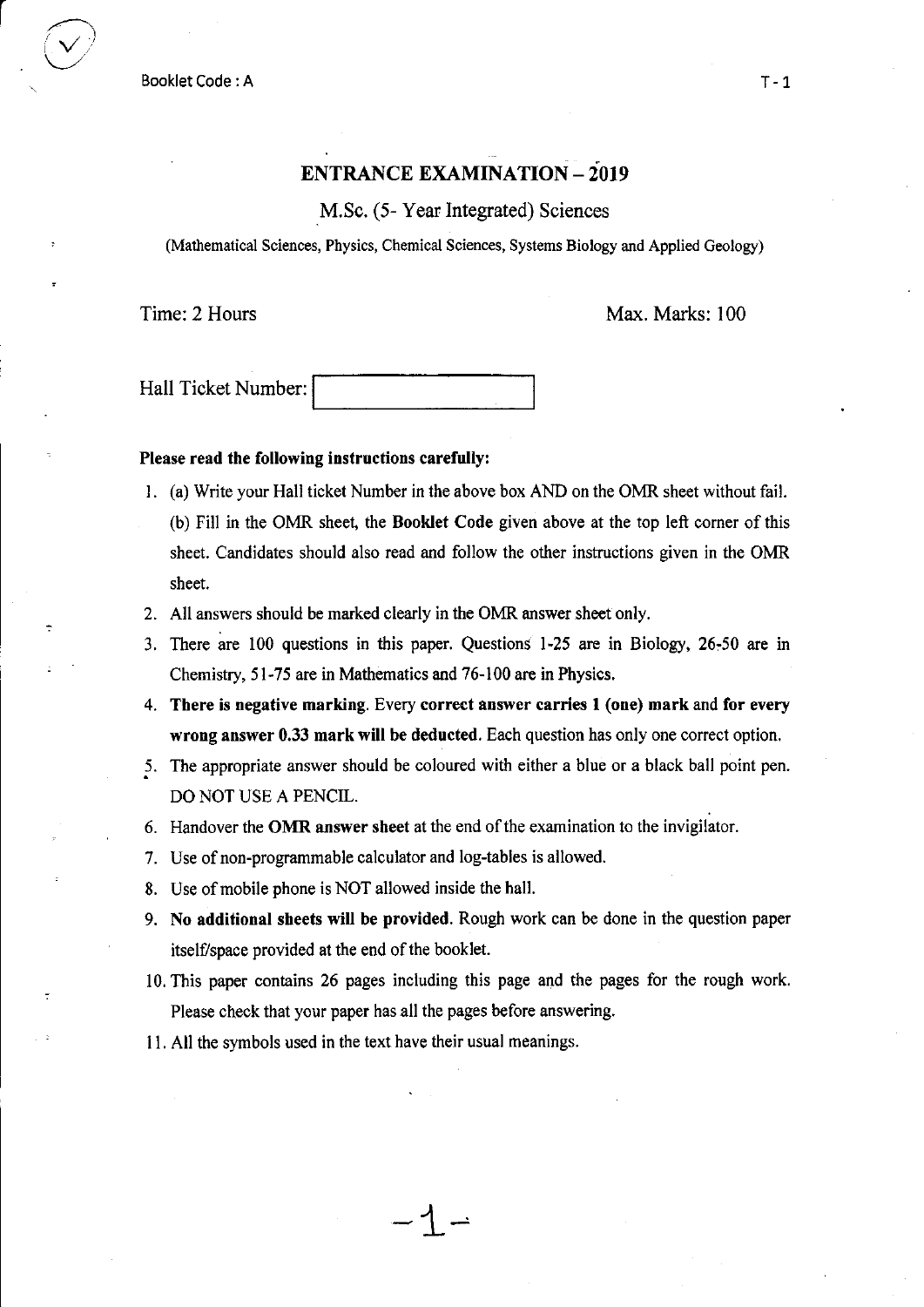#### BIOLOGY

1. Which one of the following has been sequentially arranged to depict the events of meiosis? (i) Synapsis (ii) Disjuntion of Chromosomes (iii) Crossing over (iv) Terminalization

 $[A]$  iii, ii, i iv  $[B]$  i, iii, ii,iv  $[C]$  ii, i, iii, iv [D] ii, iv, i, iii

2. Most of the members of Vitamin B complex act as \_\_\_\_\_\_ in enzyme reaction

[A] coenzyme [B] apoenzyme [C] cofactor [D] prosthetic group

3. Which one of the following is fastest in animal kingdom?

[A] peregrine falcon [B] cheetah<br>[C] giraffe [D] spur-winged goose

4. Which pair of hormone and its function is wrongly stated?

[A] Glucagon - Decreases blood sugar level

[B] Thyroxine - Regulation of basal metabolic rate, growth and development

 $-2-$ 

[C] Progesterone - Gestation, inhibition of ovulation

[D] Parathormone- Increases blood calcium level

5. Who developed polio vaccine for the first time?

- [A] Albert Sabin
- [B] Jonas Salk
- [C] Louis Pasteur
- [D] Edward Jenner

6. Which one is *incorrect* about photosynthesis?

[A] Carbon dioxide is fixed in dark reaction

[B1 Light reaction produces ATP and reduced NADP

[C] Oxygen is released from lysis of carbon dioxide

[D] Light reaction takes place in thylakoid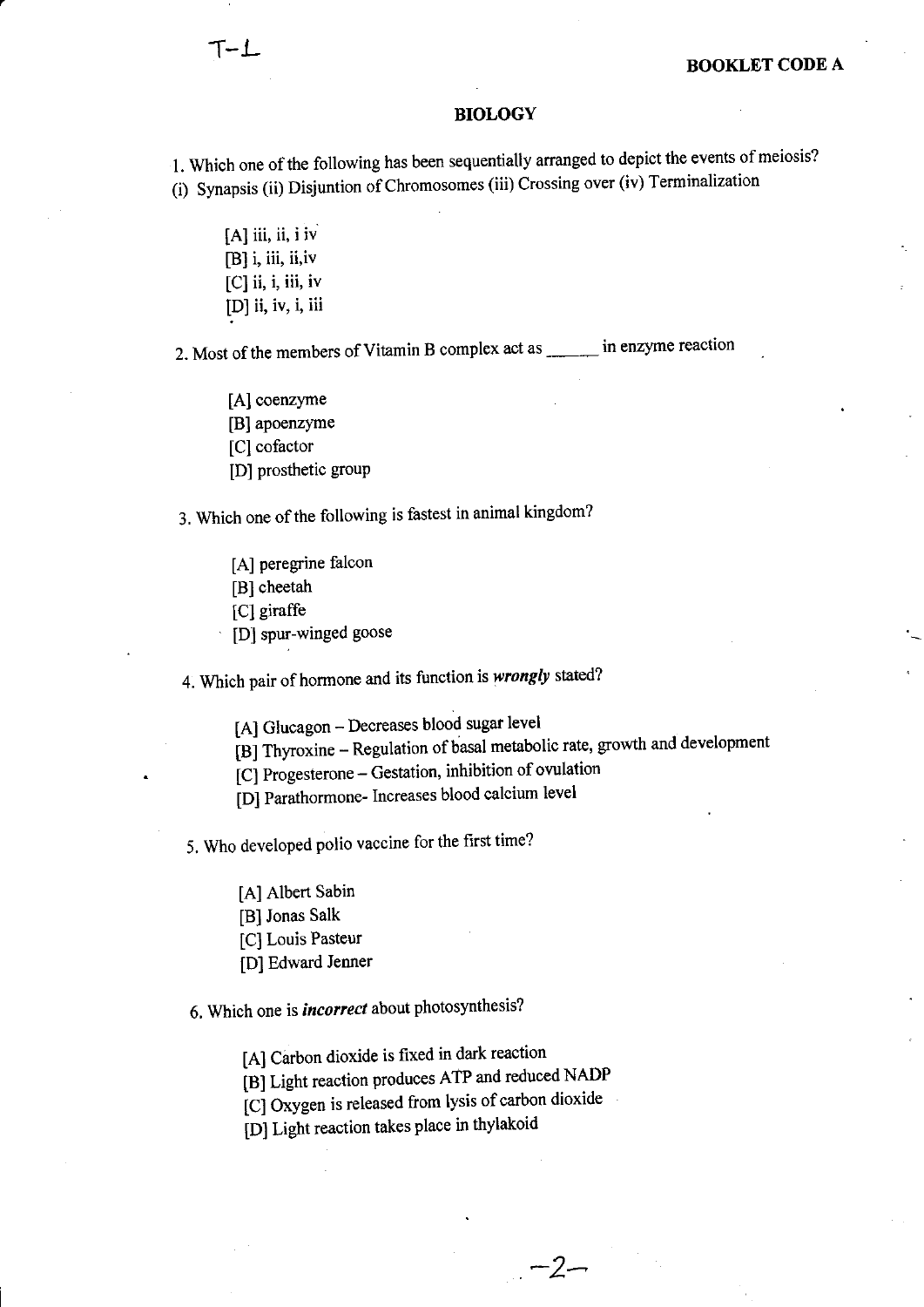7. Which one of the following is *odd-one out*?

[A] Zebrafish [B] Goldfish [C] Silverfish [D] Dragonfish

8. Complete aerobic oxidation of glucose is coupled to the synthesis of as many as \_\_\_\_ molecules of ATP.

 $[A]$  38 lBl36  $[C]$  32 [D] 34

9. Which cellular organelle is an immediate indicator of cellular injury?

[A] Mitochondria [B] Nucleus [C] Golgi Complex [D] Ribosome

10. Amplification of DNA cannot be achieved through

[A] Polymerase chain reaction

[B] Cloning of DNA insert in a vector or plasmid

[C] Action of DNA polymerase

[D] Gel electrophoresis with blotting

11. Which one of the following is a venomous fish?

[A] Manta rays [B] Eel [C] Stonefish [D] Puffer fish

12. Bacterial cell divides into two every one minute. It takes an hour to get filled in 100 ml beaker. How much time it takes to fill 50 ml?

 $-3$ 

[A] 59 minutes [B] 49 minutes [C] 29 minutes [D] 39 minutes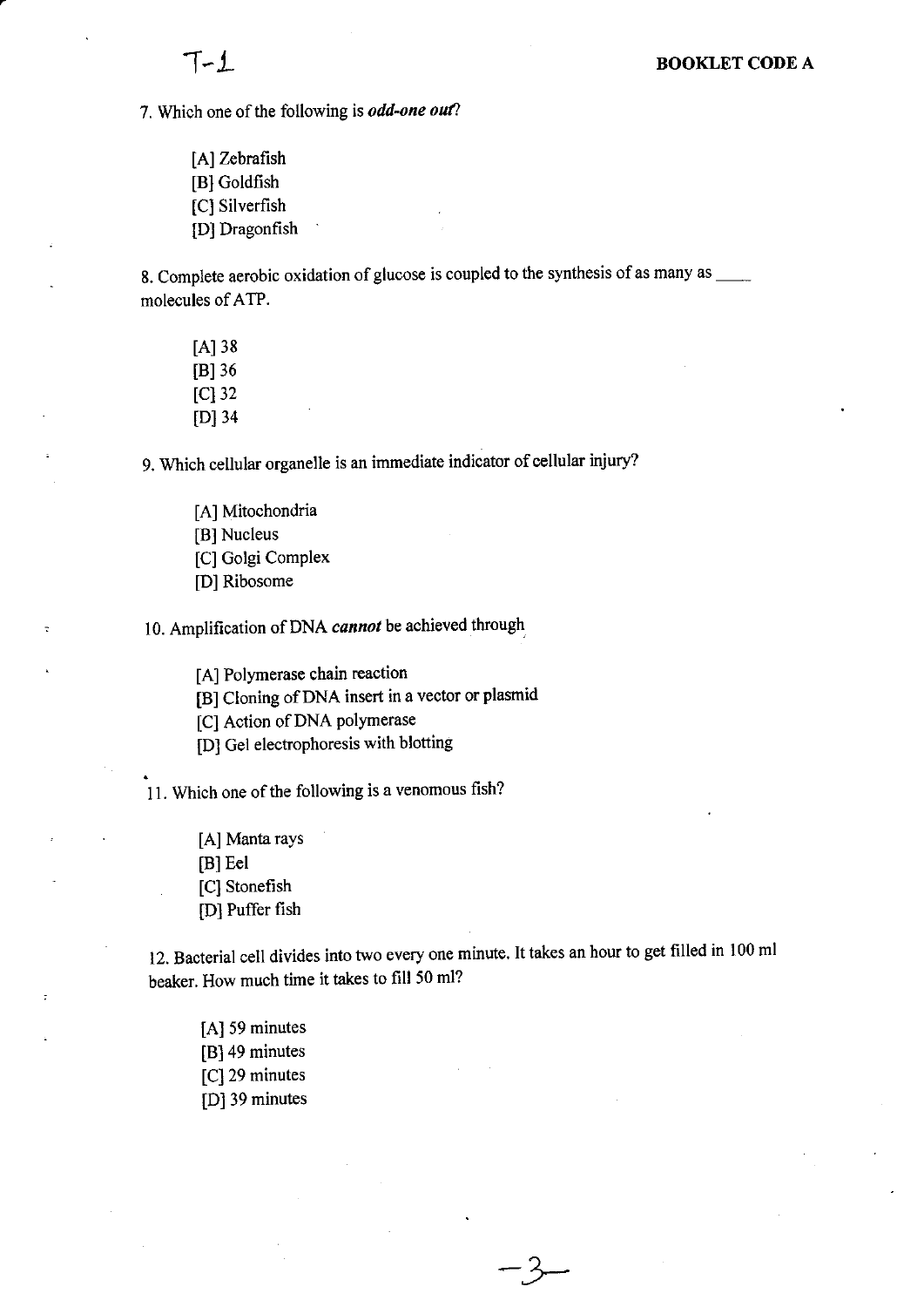13. Which statement is *incorrect* about cell cycle

[A] diseases due to altered number of chromosomes happen due to impaired chromosome segregation in Metaphase

[B] cancer is a disease of impaired cell cycle

[C] all somatic cells can divide throughout their life cycle

[D] exchange of DNA between homologous chromosome pair occurs during meosis

14. White fluffy edible mass in maize is morphologically

[A] endosperm [B] pulp [C] seed

[D] pericarp

15. Typically in a ecosystem, the population size of a predator will

[A] increase linearly with time

[B] fluctuate with its prey population

[C] increase exponentially with time

[D] will depend upon genetic diversity and nature of food chain



One boy and one girl bom in the above pedigree have O blood group with Rh positive. The other sibling boy has B blood group with Rh positive. What are the blood group genotypes of the parents?

[A] Father is homozygous for blood group B while mother is heterozygous for B and both are Rh positive

[B] Both father and mother are heterozygous for blood group B but father is Rh positive while mother is Rh negative

[C] Both father and mother are homozygous for B with Rh positive

[D] Father is heterozygous for blood group B while mother is homozygous for B and both are Rh positive

 $-4-$ 

17. Which one of the following group of living organisms given below is a link of a food chain between grass plants and Eagle?

[A] grains, insects, rat and snake

[B] grains, grass hopper, hen and rat

[C] grains, insects, frog and hen

[D] grains, earthworm, hen and mice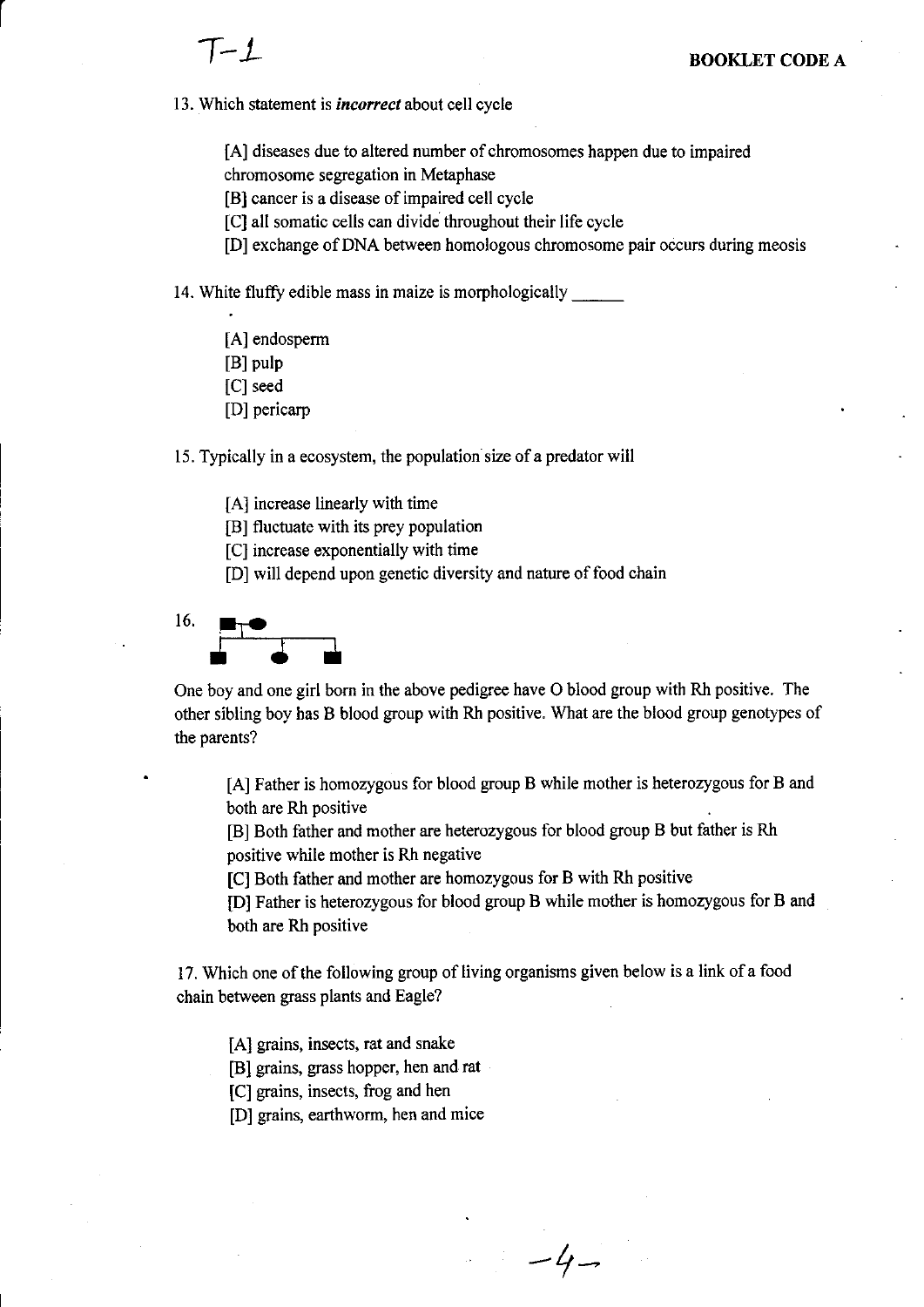18. Testosterone is secreted by cells of test in human beings.

- [A] Sertoli
- [B] Leydig
- [C] Primordial germ
- [D] Spermatocyte'

19. Which one of the following is extremely important for owlation to release egg

- [A] LH surge
- [B] FSH surge
- [C] Estradiol surge
- [D] Progesterone surge
- 20. What is interferon?
	- [A] hormone
	- [B] gene
	- [C] protein
	- [D] enzyme

21. Most modem breed of pet animals have been developed using

- [A] Artificial selection
- [B] Natural selection
- [C] Sexual isolation
- [D] Reproductive selection

22. A cell will shrink if

[A] the concentration of water molecules in the cell is higher than the concentration of water molecules of surrounding medium

[B] the concentration of water molecules in surrounding medium is higher than concentration of water molecules in the cell.

 $[C]$  the concentration of water molecules is same in the cell as well as the surrounding medium

[D] the concentration of water molecules does not matter

23. Hemophilia is a genetic disorder resulting in impaired blood clotting. It occurs only in males, not in females because the

[A] mutation is present in Y-chromosome of hemophilic males

[B] mutation is present in X-chromosome of hemophilic males

[C] hemophilic females need to be homozygous for mutant gene, which is rare

[D] both b and c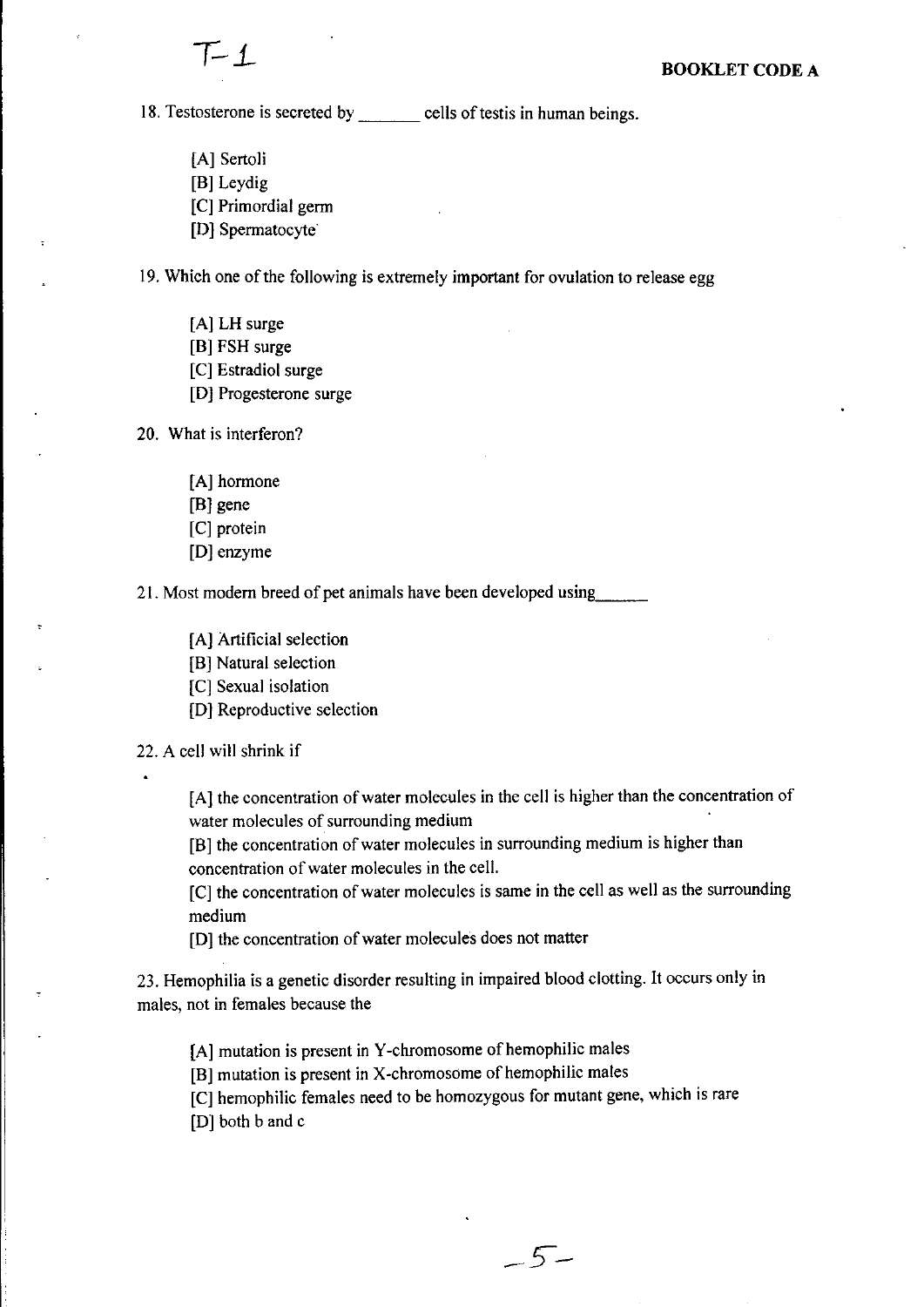24. Anticodons are found in

[A] mRNA [B] rRNA [C] tRNA [D] cRNA

25. Aristotle's lantem is characteristic of

 $-6-$ 

[A] star fish [B] sea lily [C] brittle star [D] sea urchin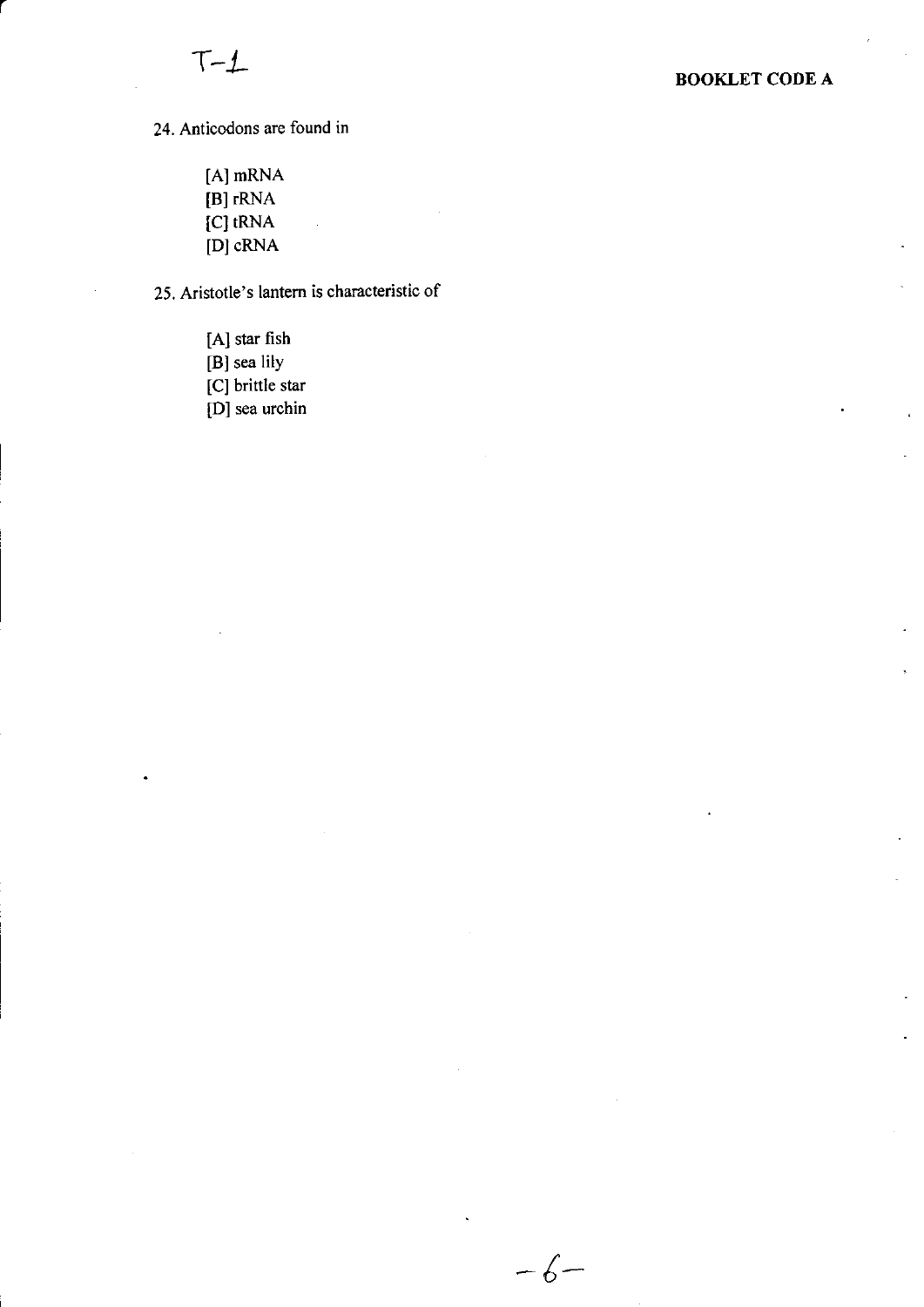#### **CHEMISTRY**

- 26. Silver forms a ccp lattice and X-ray studies of its crystal shows that the edge length of its unit cell is 410 pm. Given that the atomic mass of silver is 108 u, its density is:
	- [A]  $9.2 \text{ g cm}^{-3}$
	- $[B]$  10.4 g cm<sup>-3</sup>
	- [C]  $11.0 \text{ g cm}^{-3}$
	- [D] 11.8 gcm-3
- 27. The vapour pressure of benzene at  $25^{\circ}$ C is 639.7 mm Hg and the vapour pressure of a solution of a compound in benzene at the same temperature is  $631.9$  mm Hg. Assuming that the solution follows Raoult's law, Molality of the solution is:
	- $[A]$  0.200 mol kg<sup>-1</sup>
	- [B]  $0.103$  mol kg<sup>-1</sup>
	- $[C]$  0.156 mol kg<sup>-1</sup>
	- [D]  $0.250$  mol kg<sup>-1</sup>
- 28. 1.00 g of a non-electrolyte solute dissolved in 50 g of benzene lowered the freezing point of benzene by 0.40 K. The freezing point depression constant of benzene is 5.12 K kg mol<sup>-1</sup>. Molar mass of the solute is
	- $[A]$ . 256 g mol<sup>-1</sup>
	- $[B]$  236 g mol<sup>-1</sup>
	- $[C]$  276 g mol<sup>-1</sup>
	- $[D]$  296 g mol<sup>-1</sup>
- 29. A solution of CuSO<sub>4</sub> is electrolyzed for 5 min with a current of 1.5 A. Given that the atomic . mass of Cu is 63 u, the mass of copper deposited on the cathode is:
	- $[A]$  0.1260 g
	- [B] 0.1469 g
	- [C]  $0.1660 \text{ g}$
	- [D] 0. 1880 <sup>g</sup>
- 30. 1.00 g ofa radioactive material is reduced to 0.125 g in 200 h. Time taken after this, for it to reduce to 0.01 g is:
	- lAl 302 <sup>h</sup> lBl <sup>202</sup><sup>h</sup>
	- $[C]$  282 h
	- $[D]$  243 h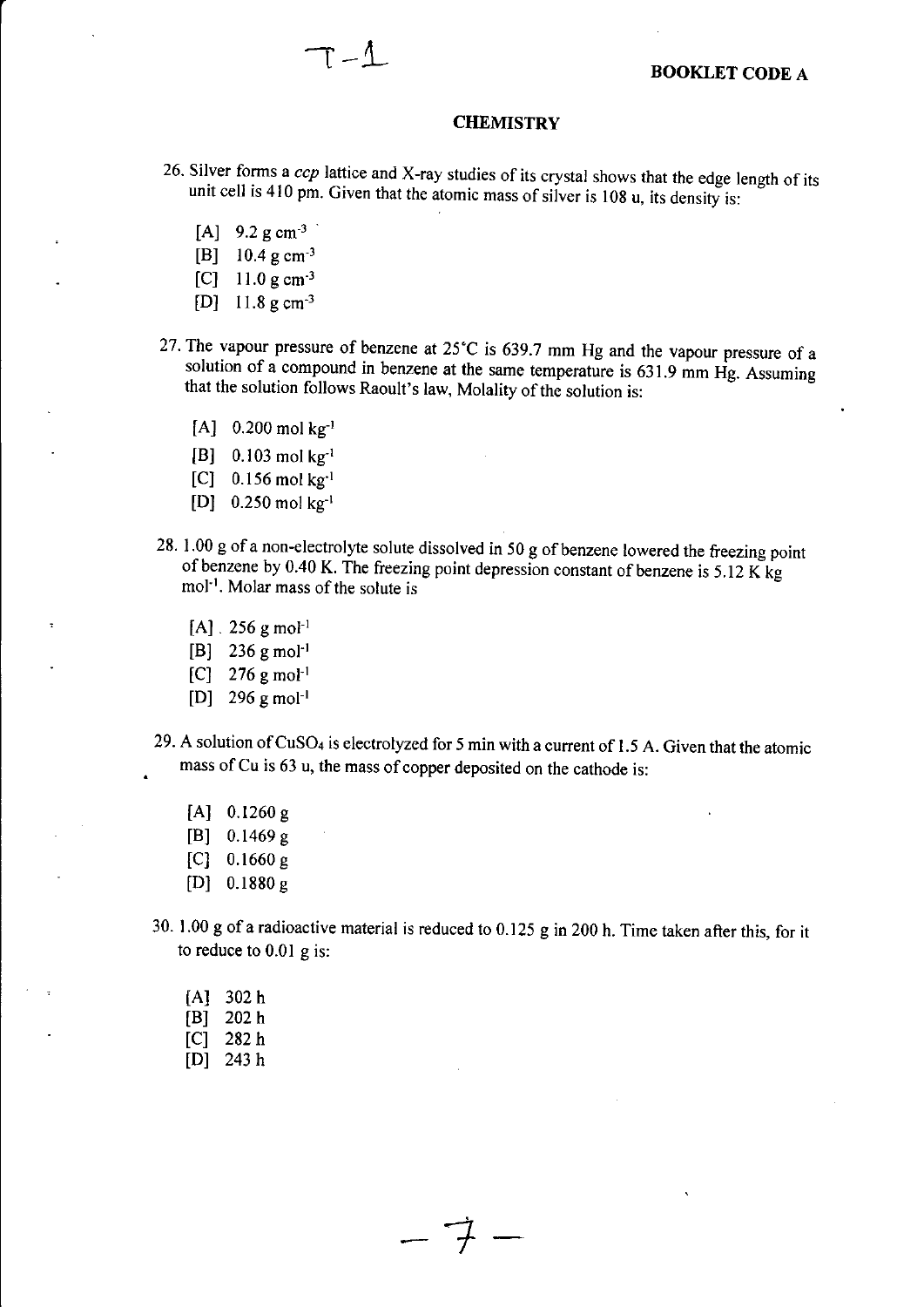- 3l . The specific rate constant for a reaction increases by a factor of 4 if the temperature is changed from 27 "C to 47 "C. Activation energy for the reaction is:
	- [A] 14.00 k cal / mol
	- $[B]$  12.82 k cal / mol
	- [C] 13.62 k cal / mol
	- lD) 13.22 k cal / mol
- 32. Given that the Bohr radius is 52.9 pm and  $m_e = 9.11 \times 10^{-31}$  kg, the speed of an electron in the innermost orbit of a hydrogen atom is:
	- $[A]$  2.189 x 10<sup>6</sup> ms<sup>-1</sup>
	- [B]  $2.482 \times 10^6$  ms<sup>-1</sup>
	- $[C]$  1.911 x 10<sup>6</sup> ms<sup>-1</sup>
	- $[D]$  1.799 x 10<sup>6</sup> ms<sup>-1</sup>

33. The structure of CIF<sub>3</sub> predicted by VSEPR theory is:

- [A] planar triangular
- [B] T-shaped
- [C] pyramidal
- [D] Square planar
- 34. The spin only magnetic moment of  $Ni^{2+}(3d^8)$  ion is:
	- lAl 2.84 BM
	- [Bl 3.87 BM
	- $[C]$  1.73 BM
	- lDl 4.90 BM
- 35. A common test for identifying a nitrate ion is a "brown ring" test. Composition of the complex formed is:
	- $[A]$  [Fe(H<sub>2</sub>O)<sub>3</sub>(NO<sub>2</sub>)<sub>3</sub>]
	- $[B]$   $[Fe(H<sub>2</sub>O)<sub>6</sub>](NO)<sub>2</sub>$
	- $[C]$   $[Fe(H<sub>2</sub>O)<sub>4</sub>(SO<sub>4</sub>)<sub>2</sub>](NO<sub>2</sub>)$
	- [D]  $[Fe(H<sub>2</sub>O)<sub>5</sub>(NO)]SO<sub>4</sub>$
- 36. Laughing gas is:
	- [A] Dinitrogen trioxide
	- [B] Nitric oxide
	- [C] Nitrous oxide
	- [D] Nitrogen dioxide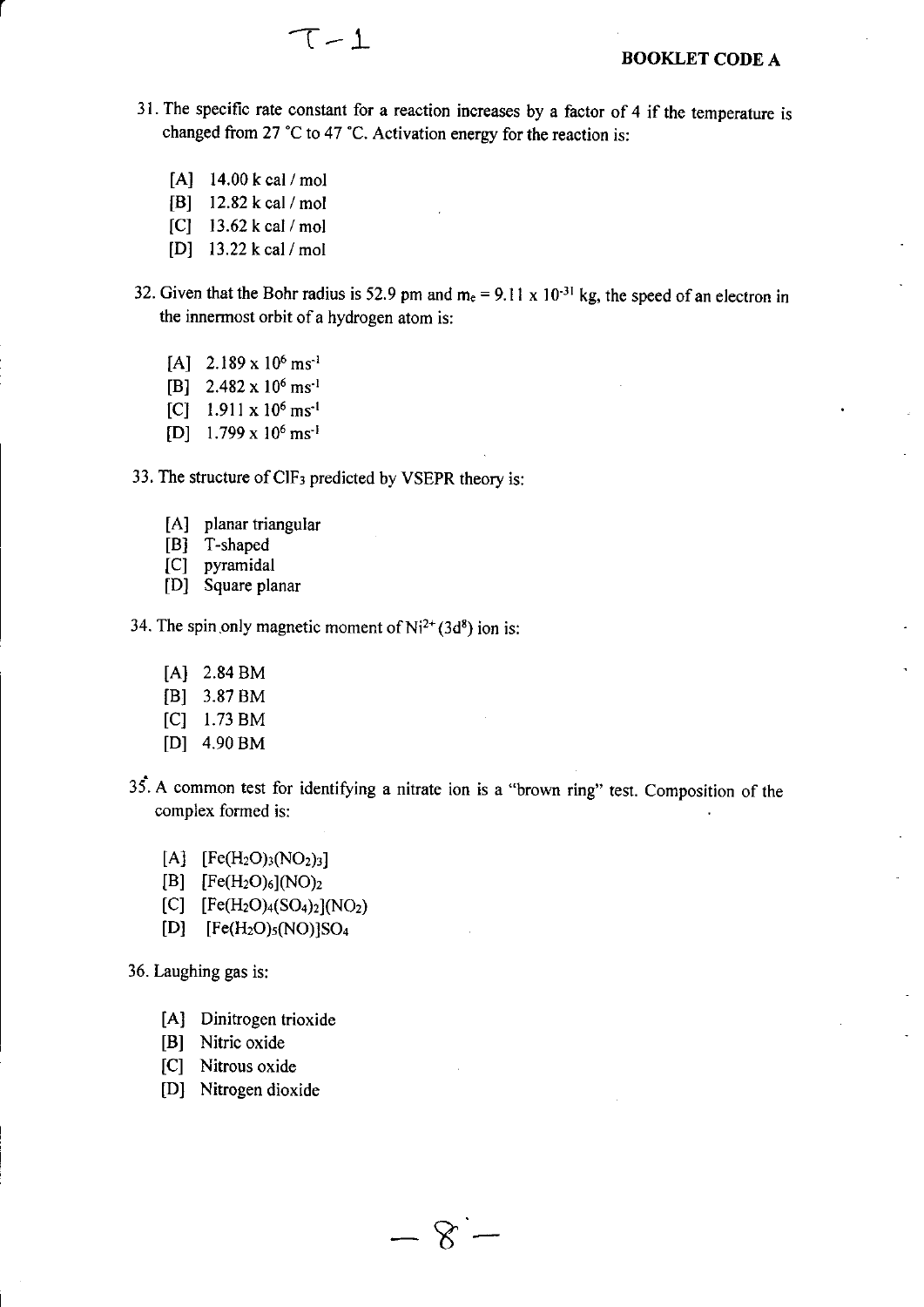37. The bond order of peroxide ion  $(O_2)^2$  is:

 $T-1$ 

- $[A]$  0
- $[B]$  +1
- $|C|$  -1
- $[D]$  +2
- 38. The total number of stereoisomers including enantiomeric pairs of Ma<sub>4</sub>bc octahedron (where a, b and c are monodentate ligands) is:
	- $[A]$  2
	- $|B|$  1
	- $[C]$  3
	- $[D]$  4

39. A transition metal ion forms a complex [MX4] involving  $dsp^2$  hybrid orbitals. The angle between the adjacent hybrid orbitals is:

- $[A]$  109.28°
- lBl 180'
- $|C|$  90 $^{\circ}$
- lDl 120'

40. A molecule having an unpaired electron is:

- [A] NO
- $[B]$  CO
- $|C|$   $|CN$
- $[D]$   $O_2$

41. When a lead storage battery is discharged:

- [A] SO<sub>2</sub> gas is evolved
- [B] lead is formed
- [C] lead sulphate is consumed
- [D] sulfuric acid is consumed

42. The compound having the highest boiling point among the following is:

9.

- [A] Isooctane
- $[B]$  *n*-octane
- [C] 2,2,3,3-tetramethylbutane
- [D] n-butane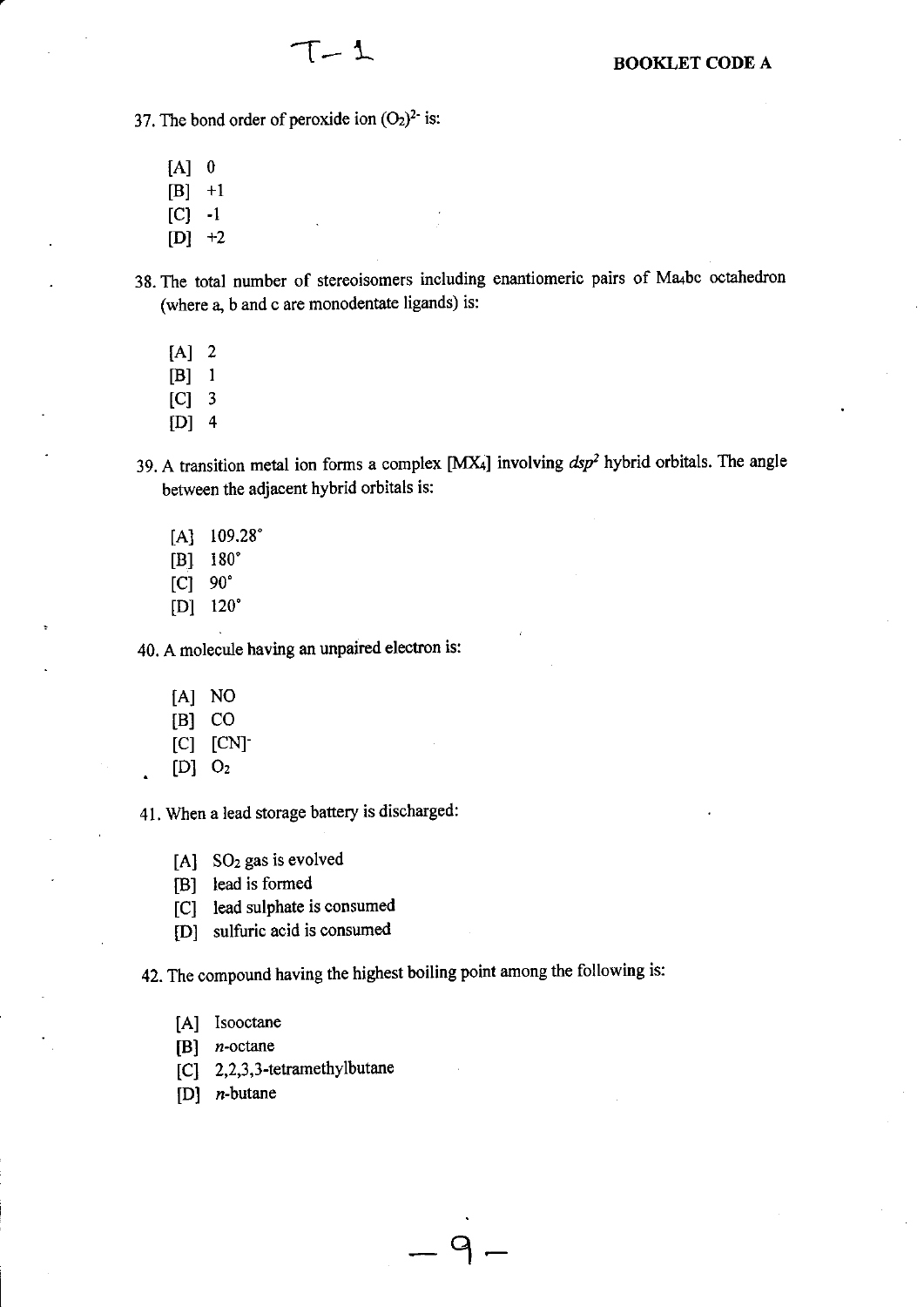43. The IUPAC name for the compound  $CH<sub>2</sub>=CH-CH(CH<sub>3</sub>)<sub>2</sub>$  is:

- [A] 1,1-dimethylprop-2-ene
- [B] 3-methylbut-1-ene
- [C] 2-vinylpropene
- [D] l-isopropylethane
- 44. A hydrocarbon (A) decolourises Baeyer's reagent. It also reacts with conc.  $H<sub>2</sub>SO<sub>4</sub>$  to form an alkyl hydrogen sulphate which on hydrolysis gives 2-butanol. Ozonolysis of A forms formaldehyde and propanaldehyde. A is:
	- $[A]$  H<sub>2</sub>C=CHCH<sub>2</sub>CH<sub>3</sub>
	- [B] H<sub>3</sub>CCH=CHCH<sub>3</sub>
	- $\begin{bmatrix}C\end{bmatrix}$   $(H_3C)_2C=CHCH_3$
	- [D]  $(H_3C)_2C=C(CH_3)_2$

45. The test that can be used to distinguish acetophenone from propanaldehyde is:

- [A] Baeyer test
- [B] Iodoform test
- [C] Nessler's test
- [D] Lucas test

' 46. The Hell-Volhard-Zelinsky reaction is used to synthesize:

- [A] aldehydes
- [B] ketones
- [C]  $\alpha$ -halo carboxylic acids
- . [D] nitriles
- 47. Alkyl fluorides are obtained by heating an alkyl chloride / bromide with metallic fluorides such as AgF or SbF<sub>3</sub>. The name reaction used for this synthetic protocol is:

 $-10$ 

- [A] Swarts reaction
- [B] Finkelstein reaction
- [C] Sandmeyer reaction
- [D] Friedel-Crafts reaction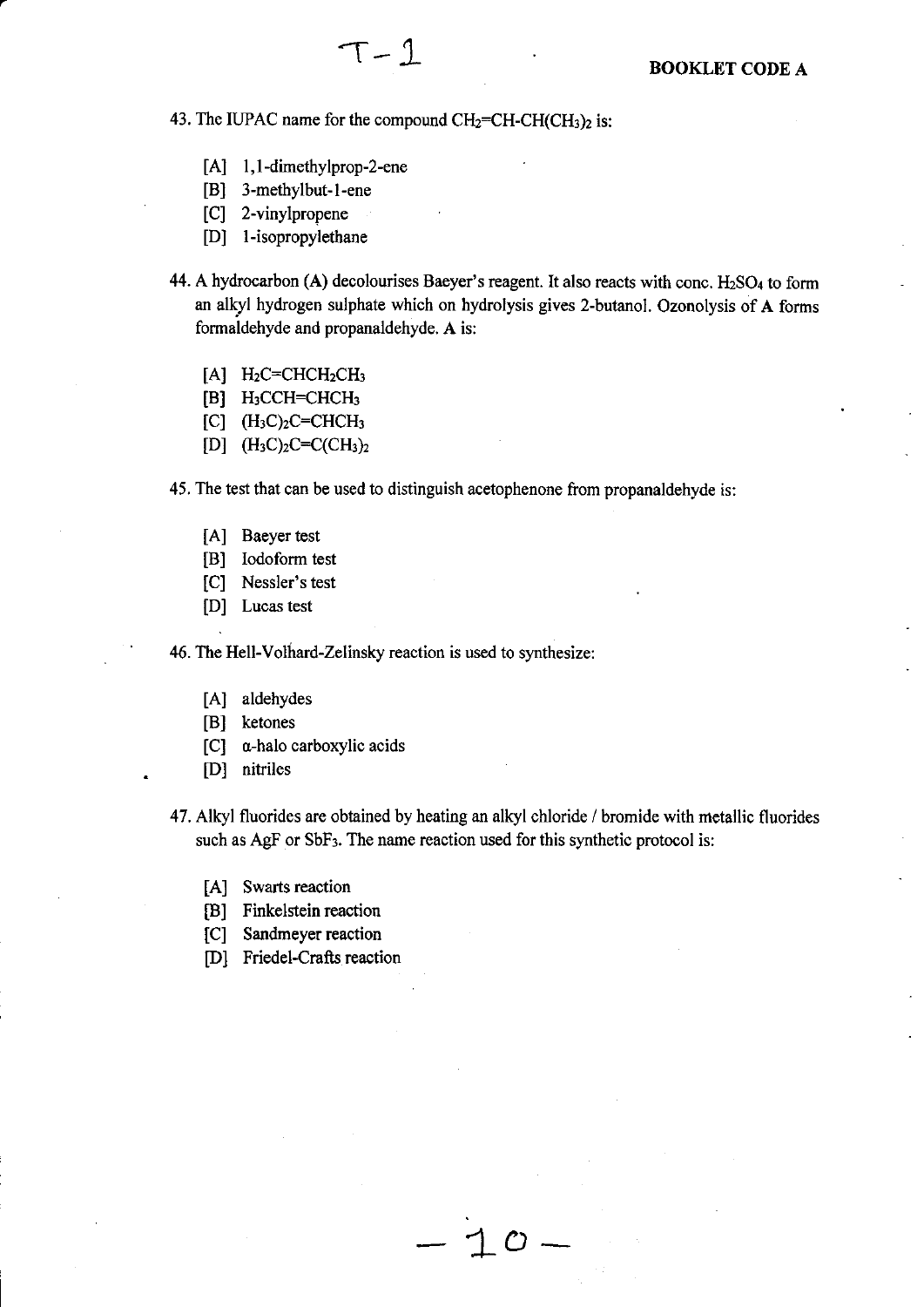- 48. Among the following orbital combinations, the electronegativity of carbon would be the maximum in:
	- $[A]$  sp<sup>3</sup>
	- $[B]$  sp<sup>2</sup>
	- [C] sp
	- $[D]$   $p$

49. Among the following, the optically active compound is:

- [A] l-bromobutane
- [B] 2-bromobutane
- [C] 2-bromo-2-methylpropane
- [D] 1-bromo-2-methylpropane

50. The product obtained on heating *n*-heptane with  $Cr_2O_3$  supported on alumina at 600 °C is:

 $11-$ 

- [A] benzene
- [B] cyclohexane
- [C] xylene
- [D] toluene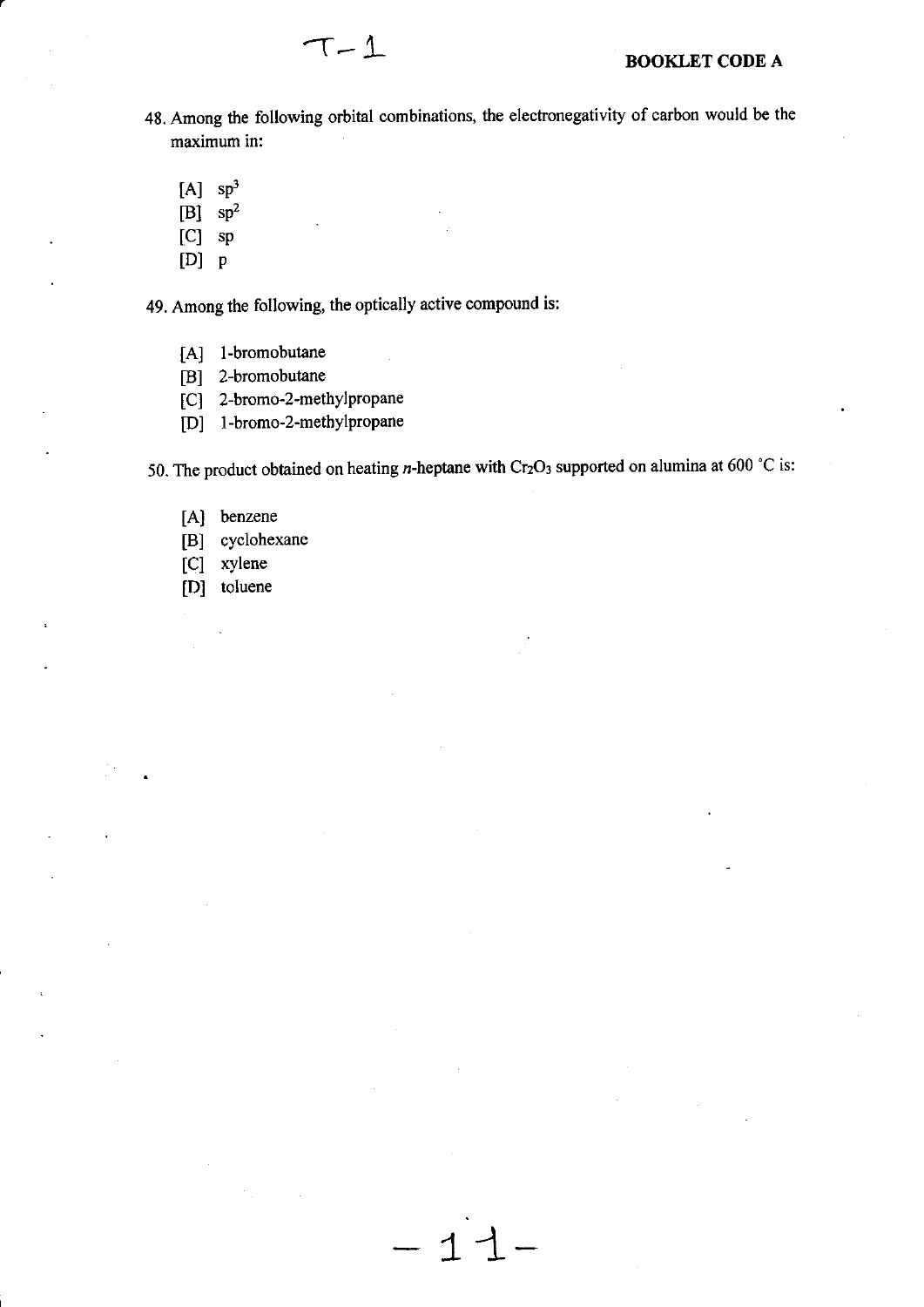#### BOOKLET CODE A

#### MATHEMATICS

- 51. { $\arg z \arg(-z) : z \in \mathbb{C}$ } =  $\sim$ A.  $\{\pi\}$ B.  $\{-\pi\}$  $C. \{\pm \pi\}$ D.  $[-\pi, \pi]$
- 52. If p and q are distinct primes such that the roots of  $x^2 (2p + 1)x + pq = 0$  are distinct primes, then  $p + q =$ 
	- 4.. 12 B.9
	-
	- c.8
	- D.5

53. If  $a_1, a_2, \ldots, a_n$  are in A.P. with the common difference  $d \neq 0$ , then sin  $(d)$ [cosec  $(a_1)$ cosec  $(a_2)$  + cosec  $(a_3)$ cosec  $(a_3)$  +  $\cdots$  + cosec  $(a_{n-1})$ cosec  $(a_n)$ ] =

-lL-

A. sec  $(a_1)$  – sec  $(a_n)$ B. cosec $(a_1) - \text{cosec}$   $(a_n)$ C. tan  $(a_1)$  - tan  $(a_n)$ D. cot  $(a_1)$  – cot  $(a_n)$ 

54. If  $6^{\log_x}$  <sup>6</sup> < *x*, then *x* lies in

A. 
$$
(0, \infty)
$$
  
\nB.  $\left(\frac{1}{6}, 1\right) \cup (6, \infty)$   
\nC.  $(1, \infty)$   
\nD.  $(1, 2)$ 

 $T_1$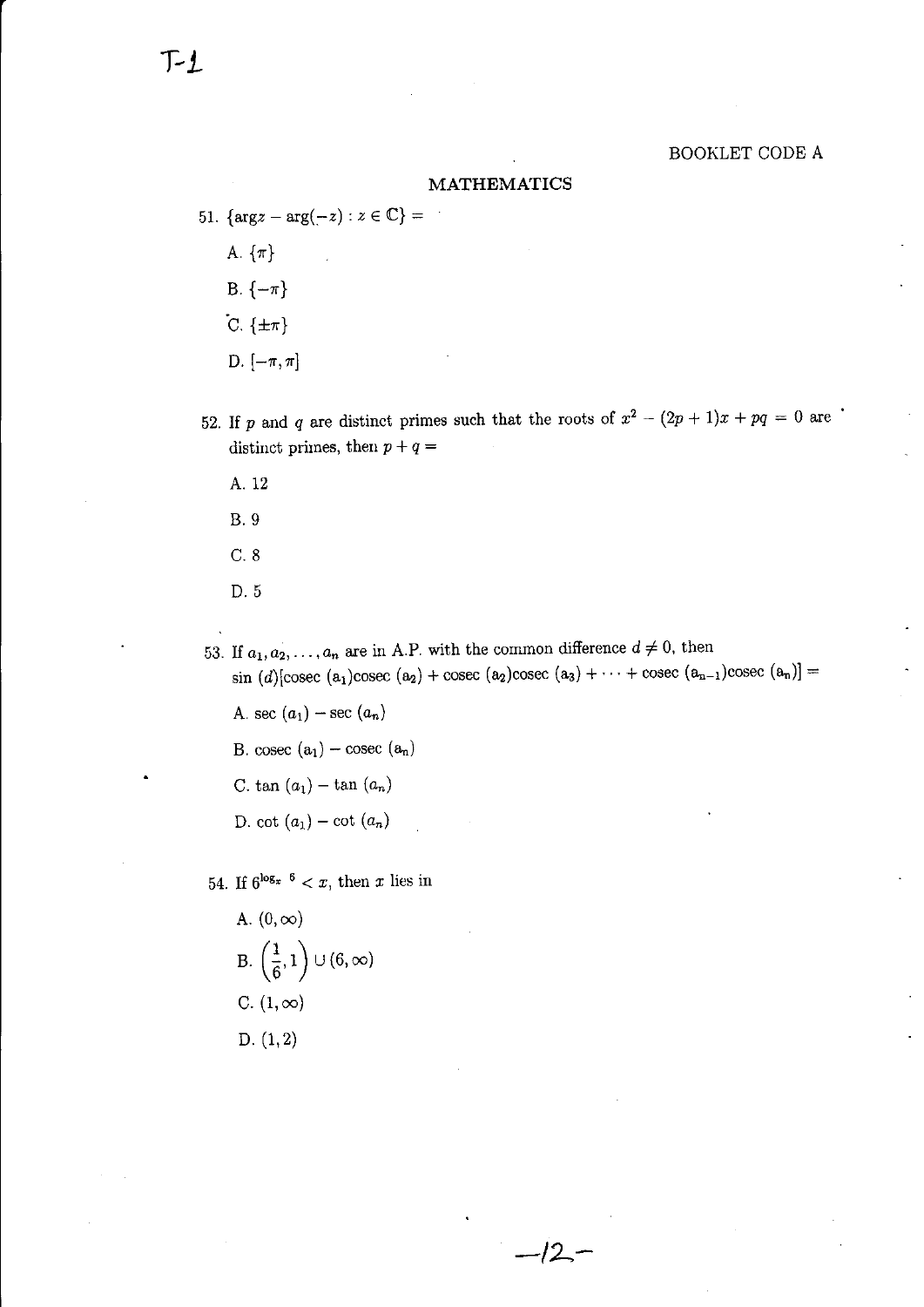- 55. The number of ways of arranging the letters of the word MATHEMATICS so that H and C appear together is
	- A.  $\frac{11!}{4}$  $B. \frac{11!}{8}$ C.  $\frac{10!}{4}$ D.  $\frac{10!}{8}$
- 56. The interval in which  $x(> 0)$  must lie so that the numerically greatest term in the expansion of  $(1 + x)^{2n}$  has the greatest binomial coefficient is

A. 
$$
\left(\frac{n-1}{n}, \frac{n}{n-1}\right)
$$
  
B. 
$$
\left(\frac{n}{n+1}, \frac{n+1}{n}\right)
$$
  
C. 
$$
\left(\frac{n}{n+2}, \frac{n+2}{n}\right)
$$
  
D. 
$$
\left(\frac{n+1}{n+2}, \frac{n+2}{n+1}\right)
$$

57. If  $A$  is a symmetric matrix with real entries, then

A.  $A^{-1}$  is symmetric if it exists

B.  $A^{-1}$  always exists and is symmetric

C.  $A^{-1}$  is skew symmetric if it exists

D.  $A^{-1}$  always exists and is skew symmetric

58. The equation cos  $(2x) + a \sin x = 2a - 7$  admits a solution if

A.  $a < 2$ B.  $2 \le a \le 6$ C.  $a>6$ D. a is any integer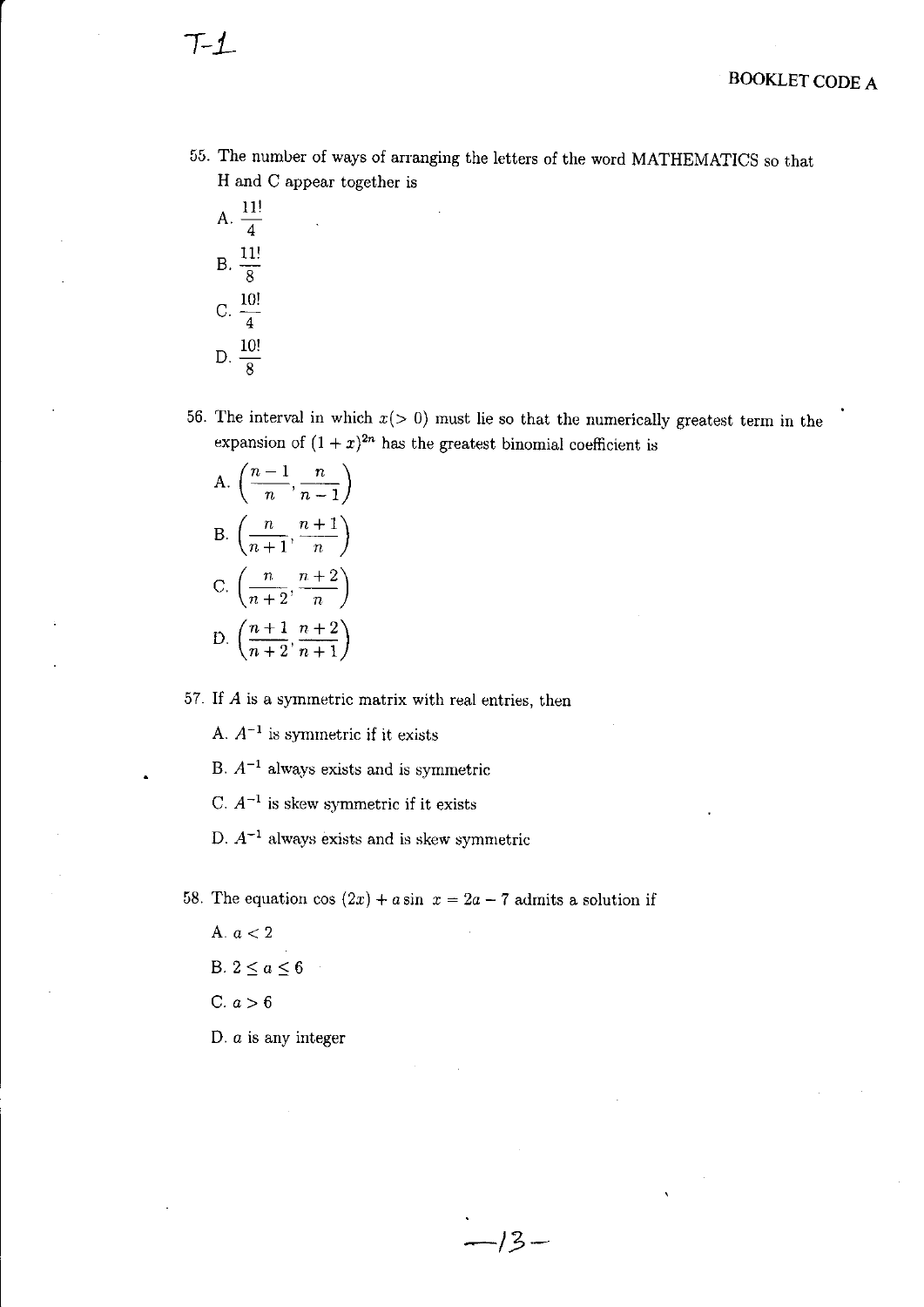59. In a triangle with one angle  $\frac{2\pi}{3}$ , the lengths of the sides form an arithmetic progression. If the length of the smallest side is 3cm, then the area of the triangle is (in cm<sup>2</sup>)

| А  | 13√<br>3<br>4     |
|----|-------------------|
| Β. | $14\sqrt{3}$<br>4 |
| С. | $15\sqrt{3}$<br>4 |
| I  | 16,<br>1          |

60. If  $\frac{\pi}{2} < x < \pi$ , then the value of  $\sin^{-1}[\cos(\cos^{-1}(\cos x) + \sin^{-1}(\sin x))]$  is

- A.  $-\frac{\pi}{2}$ B.  $\frac{\pi}{2}$  $C.0$ D.  $\pi$
- 61. If  $p \neq a, q \neq b, r \neq c$  and the system of equations  $px + ay + az = 0$ ,  $bx + qy + bz = 0, cx + cy + rz = 0$  has a non-trivial solution, then the value of  $\frac{p}{p-a} + \frac{q}{q-b} + \frac{r}{r-c}$  is  $A.1$ **B.2**  $C.3$ D. 4
- 62. If the line joining the points  $A(b \cos \alpha, b \sin \alpha)$  and  $B(a \cos \beta, a \sin \beta)$  is produced to the point  $M(x, y)$  so that  $AM : MB = b : a$ , then  $x \cos \left(\frac{\alpha+\beta}{2}\right) + y \sin \left(\frac{\alpha+\beta}{2}\right) =$ 
	- $A 1$

 $B.0$ 

 $C.1$ 

D.  $a^2 + b^2$ 

 $7 - 1$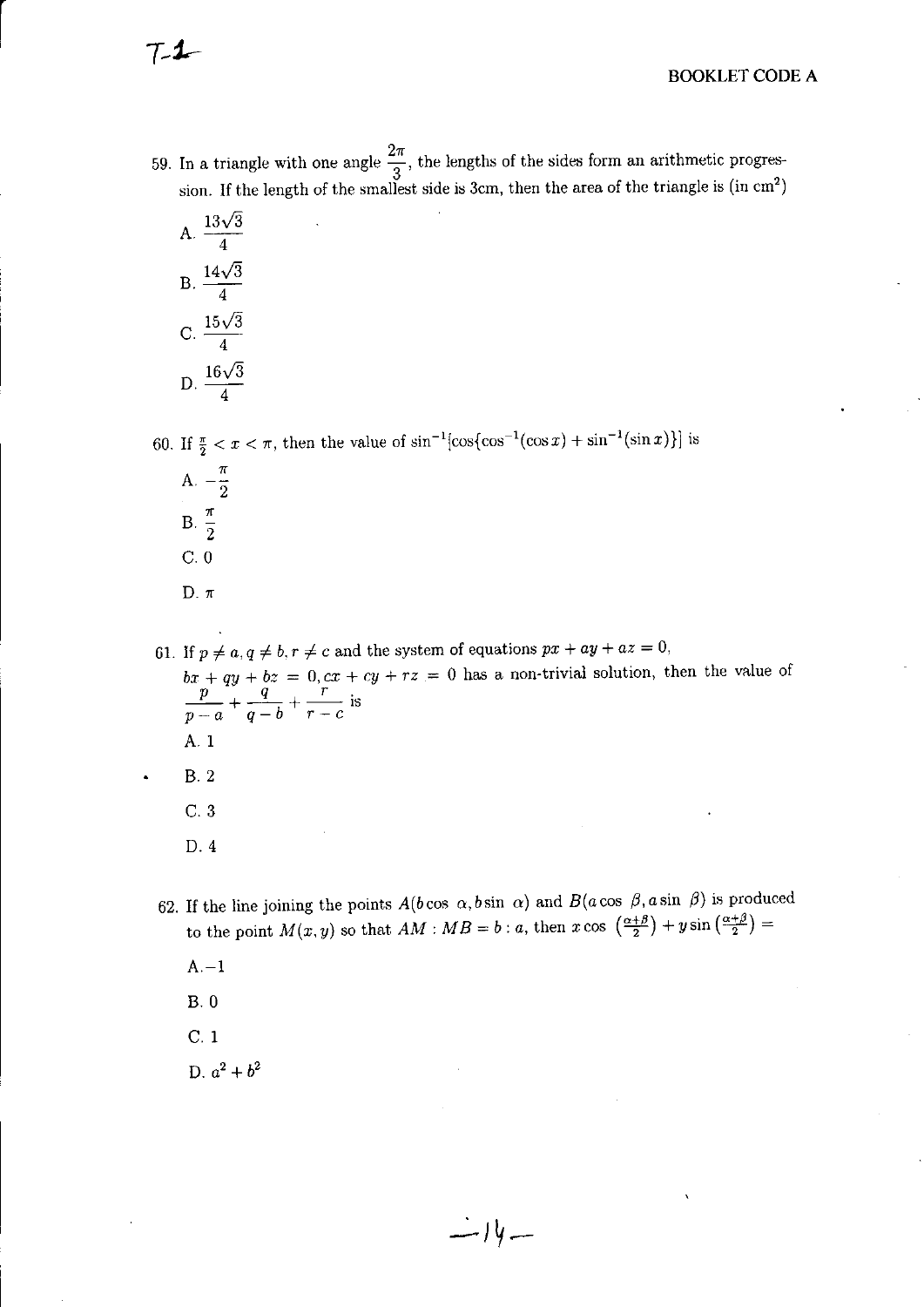63. Orthocentre of the triangle with vertices  $(0,0), (1,2)$  and  $(-1,-1)$  is

- A.  $(6, -12)$
- B.  $(6, -9)$

 $T-$ 

 $\vert$ 

- C.  $(9, -6)$
- D.  $(9, -12)$
- 64. If a circle passes through the point  $(a, b)$  and cuts the circle  $x^2 + y^2 = k^2$  orthogonally, then the equation of the locus of its centre is
	- A,  $2ax + 2by = a^2 + b^2 + k^2$ B.  $ax + by = a^2 + b^2 + k^2$ C.  $x^2 + y^2 + 2ax + 2by + k^2 = 0$ D.  $x^2 + y^2 - 2ax - 2by + a^2 + b^2 - k^2 = 0$
- 65. If  $x = 9$  is the equation of the chord of contact of the hyperbola  $x^2 y^2 = 9$ , then the equation of corresponding pair of tangents is
	- A.  $9x^2-8y^2+18x-9=0$ B.  $9x^2-8y^2-18x+9=0$ C.  $9x^2 - 8y^2 - 18x - 9 = 0$ D.  $9x^2-8y^2+18x+9=0$
- 66. A point moves so that the sum of the squares of its distances ftom the six faces of the cube given by  $x = \pm 1, y = \pm 1, z = \pm 1$  is 20 units. The locus of the point is

 $\cdot$  /  $\zeta$   $\,-$ 

A.  $x^2 + y^2 + z^2 = 2$ B.  $x^2 + y^2 + z^2 = 7$ C.  $x + y + z = 2$ D.  $x + y + z = 7$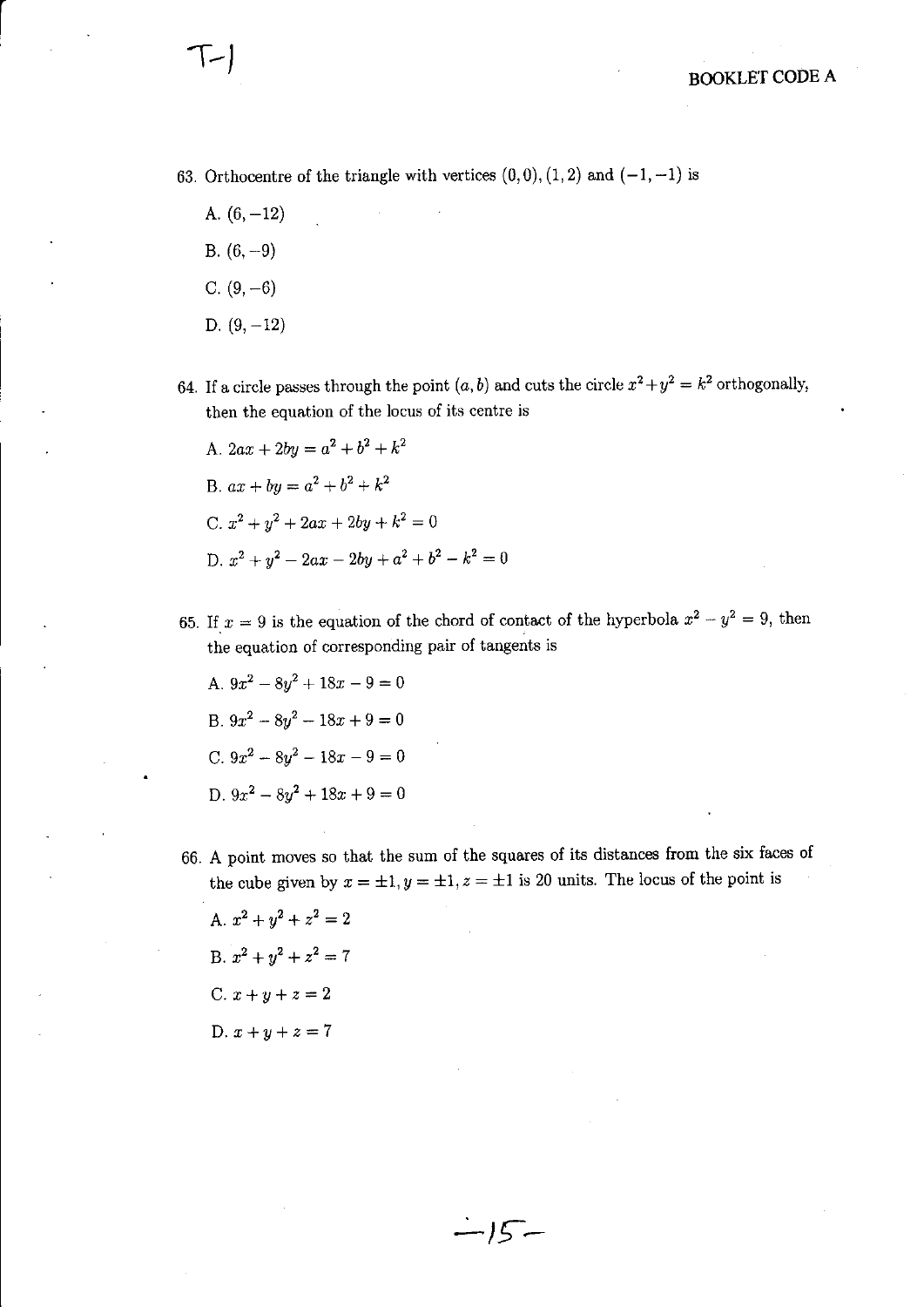67. Suppose  $X$  follows the binomial distribution with parameters  $n$  and  $p$ , where  $0 < p < 1$ . If  $\frac{P(X=r)}{P(X=n-r)}$  is independent of *n* for every value of *r*, then *p* = A.  $\frac{1}{2}$  $B. \ \frac{1}{3}$  $\cdot$  C.  $\frac{1}{4}$ D.  $\frac{1}{5}$ 

 $T-$ 

68. Let  $A = \mathbb{R} \setminus \{2\}, B = \mathbb{R} \setminus \{a\}$  for some  $a \in \mathbb{R}$ . Let  $f : A \to B$  be a function defined by  $f(x) = \frac{x+1}{x-2}$ . Then f is onto if and only if A.  $a=0$ B.  $a=1$ C.  $a=2$ D.  $a=3$ 69.  $\lim_{x \to -1} \frac{\tan \pi x}{x+1} + \lim_{x \to \infty} \left(1 + \frac{1}{x^2}\right)^x =$ A.  $\pi - 1$ B.  $\pi + 1$ C.  $\pi - e$ D.  $\pi + e$ 70. If  $\sin^{-1}\left(\frac{x-y}{x+y}\right) = c$  for some constant  $c \in \mathbb{R}$ , then  $\frac{dy}{dx} =$ A.  $\frac{y}{x}$ <br>B.  $\frac{x}{y}$ C.  $\frac{x^2}{v^2}$ D.  $\frac{y^2}{r^2}$ 

 $-16-$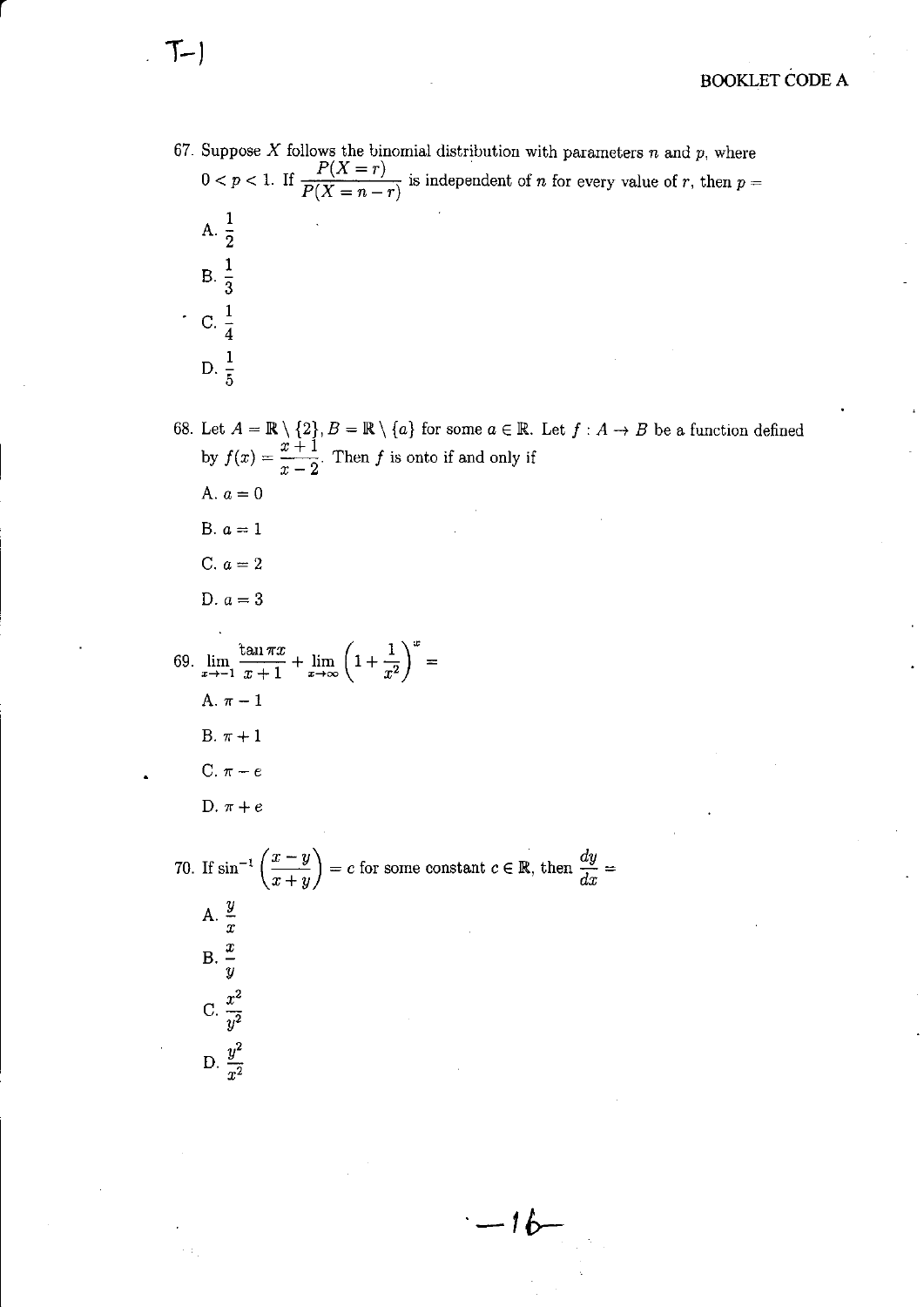- 71. The equation of the common tangent to the curves  $y^2 = 8x$ ,  $xy = -1$  is
	- A.  $3y = 9x + 2y$
	- B.  $y = 2x + 1$
	- C.  $2y = x + 8$
	- D.  $y = x + 2$

72. 
$$
\int \frac{\tan x}{\sqrt{1 + 2 \tan^2 x}} dx =
$$
  
\nA.  $\sin^{-1} \left( \sqrt{1 + 2 \tan^2 x} \right) + c$   
\nB.  $\cos^{-1} \left( \sqrt{1 + 2 \tan^2 x} \right) + c$   
\nC.  $\tan^{-1} \left( \sqrt{1 + 2 \tan^2 x} \right) + c$   
\nD.  $\tan^{-1} \left( \frac{1}{\sqrt{1 + 2 \tan^2 x}} \right) + c$ 

73. 
$$
\int_{\pi}^{2\pi} |x \cos x| dx =
$$
  
A.  $\pi$   
B.  $2\pi$   
C.  $3\pi$ 

D.  $4\pi$ 

74. The general solution of the differential equation  $\frac{dy}{dx} = \frac{4x - 3y + 2}{4x - 3y + 1}$  is

 $-17-$ 

A. log  $(4x - 3y - 1) = (x - y)^2 + c$ B. log  $(4x-3y-1)=y-x+c$ C. log  $(4x - 3y - 2) = (x - y)^2 + c$ D. log  $(4x - 3y - 2) = y - x + c$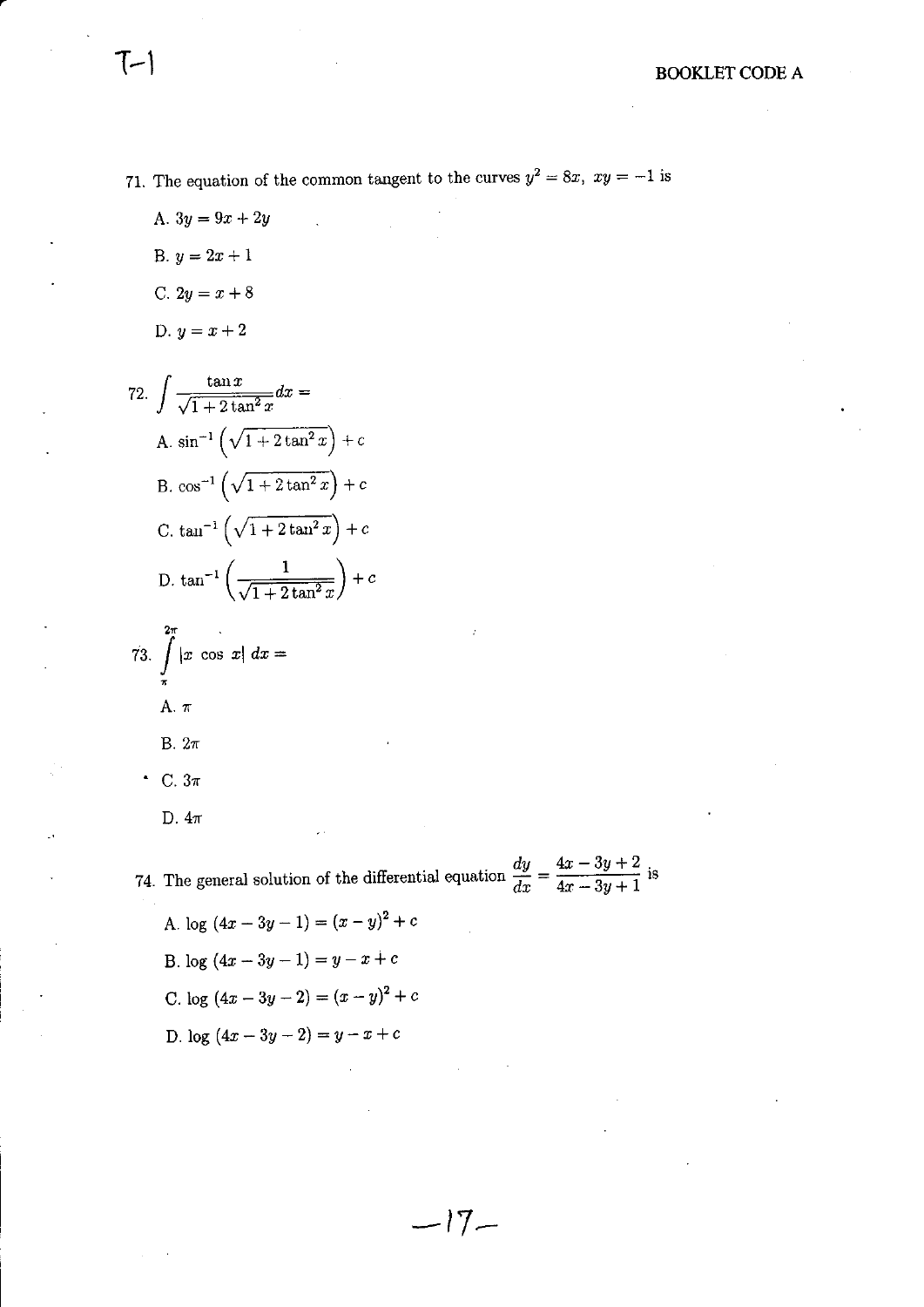75. If a,b,c are three unit vectors such that  $a \times (b \times c) = \frac{1}{2}b$ , where b and c are nonparallel. Then the angle between  ${\bf a}$  and  ${\bf c}$  is

 $-18-$ 

A.  $\frac{\pi}{2}$ <br>B.  $\frac{\pi}{3}$ <br>C.  $\frac{\pi}{4}$ <br>D.  $\frac{\pi}{5}$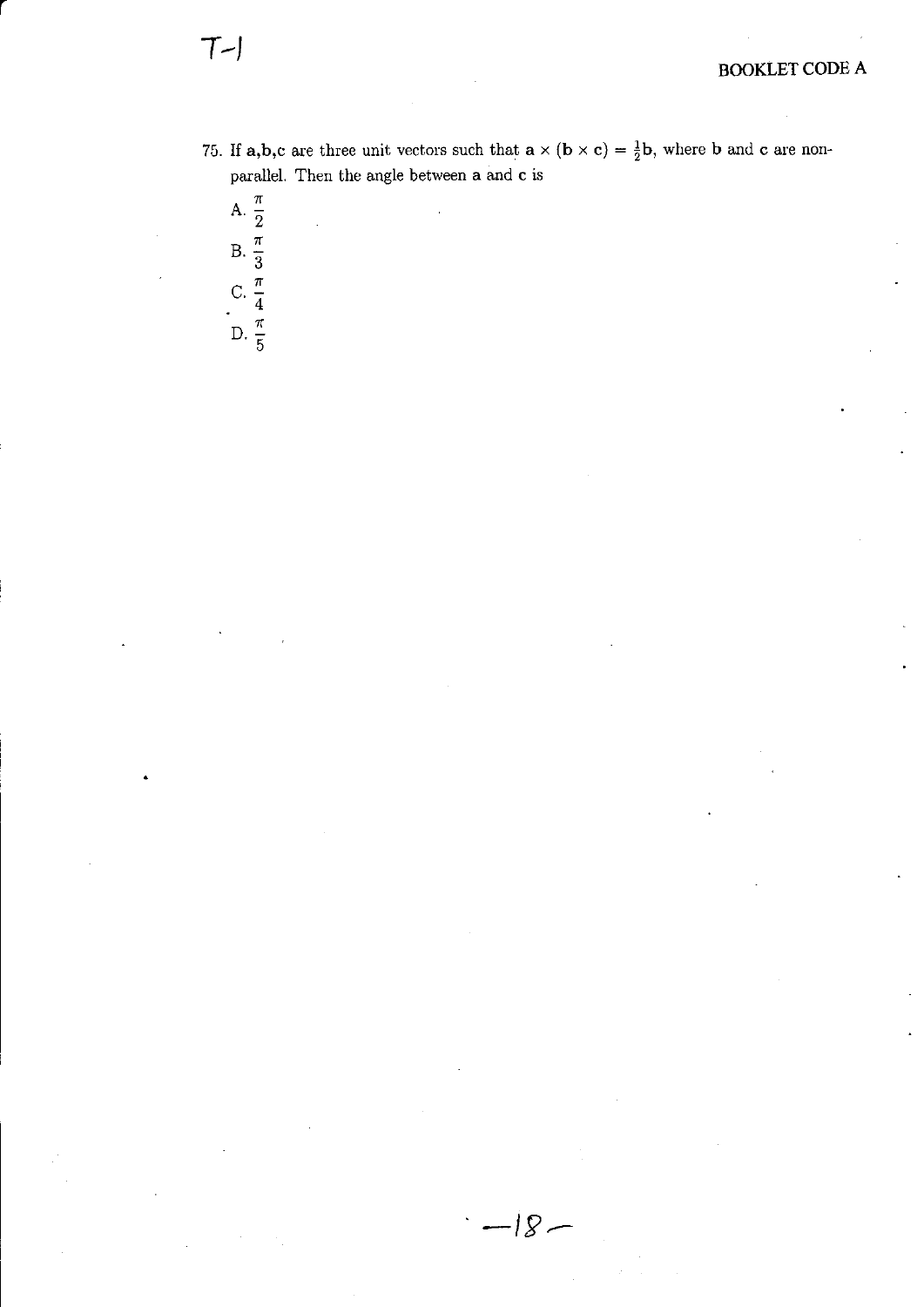#### PHYSICS

76. Out of the following pairs, which one does not have identical dimensions?

- [A] Angular momentum and Planck's constant
- [B] Moment of inertia and moment of force
- [C] Work and torque
- [D] Impulse and momentum
- 77. From a tower of height  $H$ , a particle is thrown vertically upwards with a speed  $u$ . The time taken by the particle to hit the ground is  $n$  times that taken by it to reach the highest point of its path. The relation between  $H$ ,  $u$  and  $n$  is
	- $[A]$   $2gH = nu^2(n-2)$
	- [B]  $gH = (n-2)^2u^2$
	- [C]  $2gH = (n-2)^2u^2$
	- [D]  $gH = n^2u^2(n-2)$
- 78. A particle is moving Eastwards with a velocity of l0 m/s. In 5 seconds, the velocity changes to l0 m/s Northwards. The average acceleration in this time is
	- [A] 2 ms<sup>-2</sup> towards North-East
	- [B] Zero
	- $[C]$  2 $\sqrt{2}$  ms<sup>-2</sup> towards North-West
	- [D]  $\sqrt{2}$  ms<sup>-2</sup> towards North

79. If  $\vec{A} \times \vec{B} = \vec{B} \times \vec{A}$ , then the angle between A and B is

- $[A]$   $\pi$ 
	- [B]  $\pi/2$
	- [C]  $\pi/3$
	- [D]  $\pi/4$

80. The time period of a satellite of earth is 5 h. If the separation between the earth and the satellite is increased to 4 times the previous value, the new time period will become

-19-

- $[A]$  20 h
- lBl <sup>40</sup><sup>h</sup>
- $[C]$  80 h
- lDl l0 <sup>h</sup>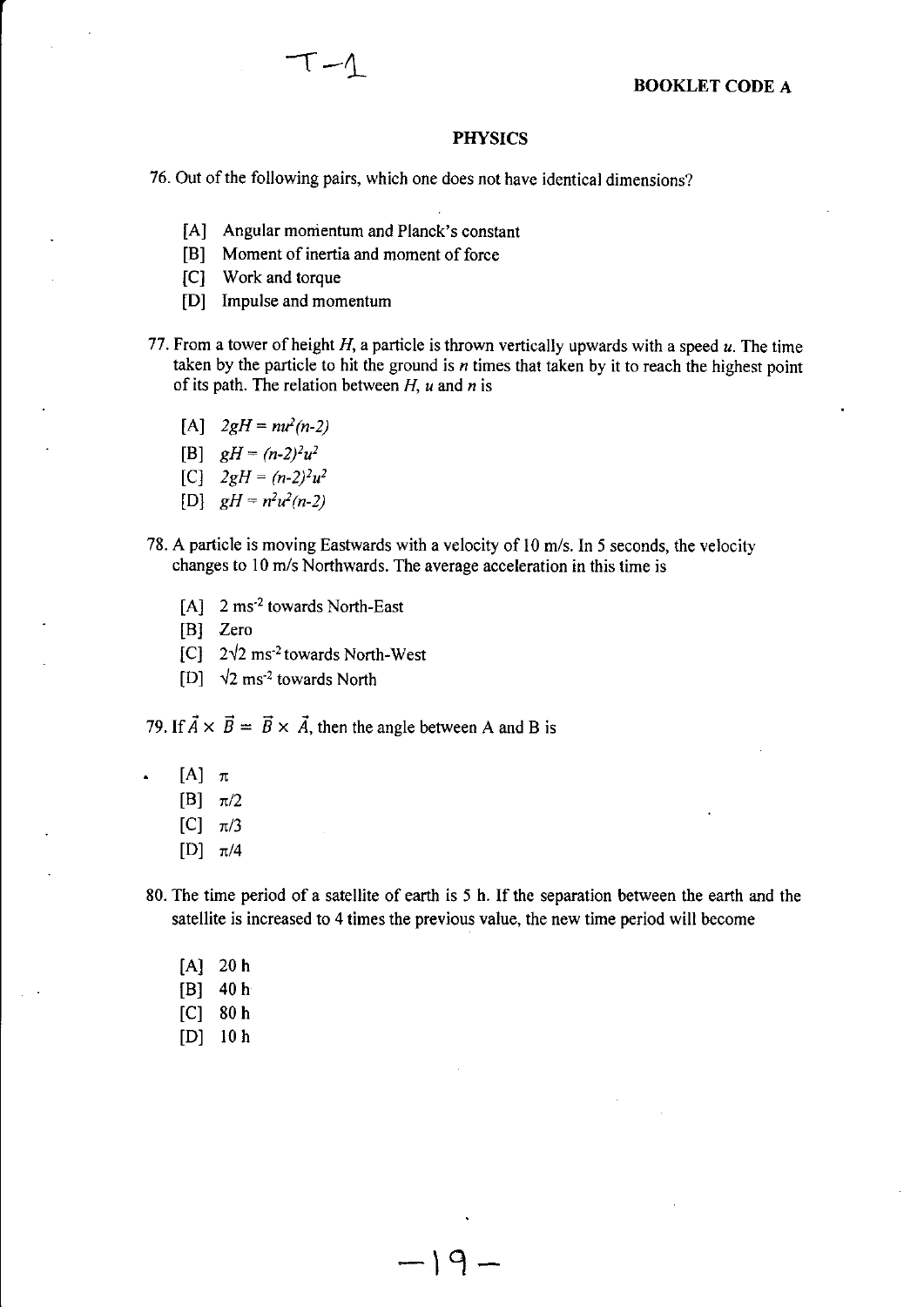

- 81. Two identical cars are travelling with speeds of  $u$  and  $3u$ . If the retardation applied at same instant brings both the cars to a halt, the ratio of the respective distances at which the two cars are stopped is
	- lAl l:3
	- $[B]$  1:4
	- $|C|$  1:9
	- $[D]$  1:1
- 82. A block of mass 0.5 kg is moving with a speed of 2 m/s on a smooth surface. It strikes another mass of I kg at rest and then both move together as a single body. The energy loss during the collision is
	- $[A]$  0.34 J
	- $[B]$  0.16 J
	- $[C]$  0.75 J
	- lDl 0.67 <sup>J</sup>
- 83. A particle is moving with a uniform speed in a circular orbit of radius  $R$  in a central force inversely proportional to the *n*th power of R. If the period of rotation of the particle is  $T$ , then:
	- [A]  $T \propto R^{2n/3}$
	- [B]  $T \propto R^{(n+1)/2}$
	- $[C]$   $T \propto R^{n/2}$
	- $[D]$   $T \propto R^{(n+2)/3}$
- 84. A solid sphere is rotating in free space. If the radius of the sphere is increased keeping mass ' same, which one of the following will not be affected?
	- [A] Angular momentum
	- [B] Rotational kinetic energy
	- [C] Moment of inertia
	- [D] Angular velocity
- 85. A satellite is revolving in a circular orbit at a height  $h$  from the Earth's surface. Assume radius of Earth is R and  $h \ll R$ . Neglecting the effect of atmosphere, the minimum increase in its orbital velocity of the satellite to escape from the Earth's gravitational field is

 $-20-$ 

- $[A] \sqrt{2gR}$ [B]  $(\sqrt{2}-1)\sqrt{gR}$ [C]  $\sqrt{gR/2}$
- 
- $\left[\begin{smallmatrix} D\end{smallmatrix}\right]$   $\sqrt{gR}$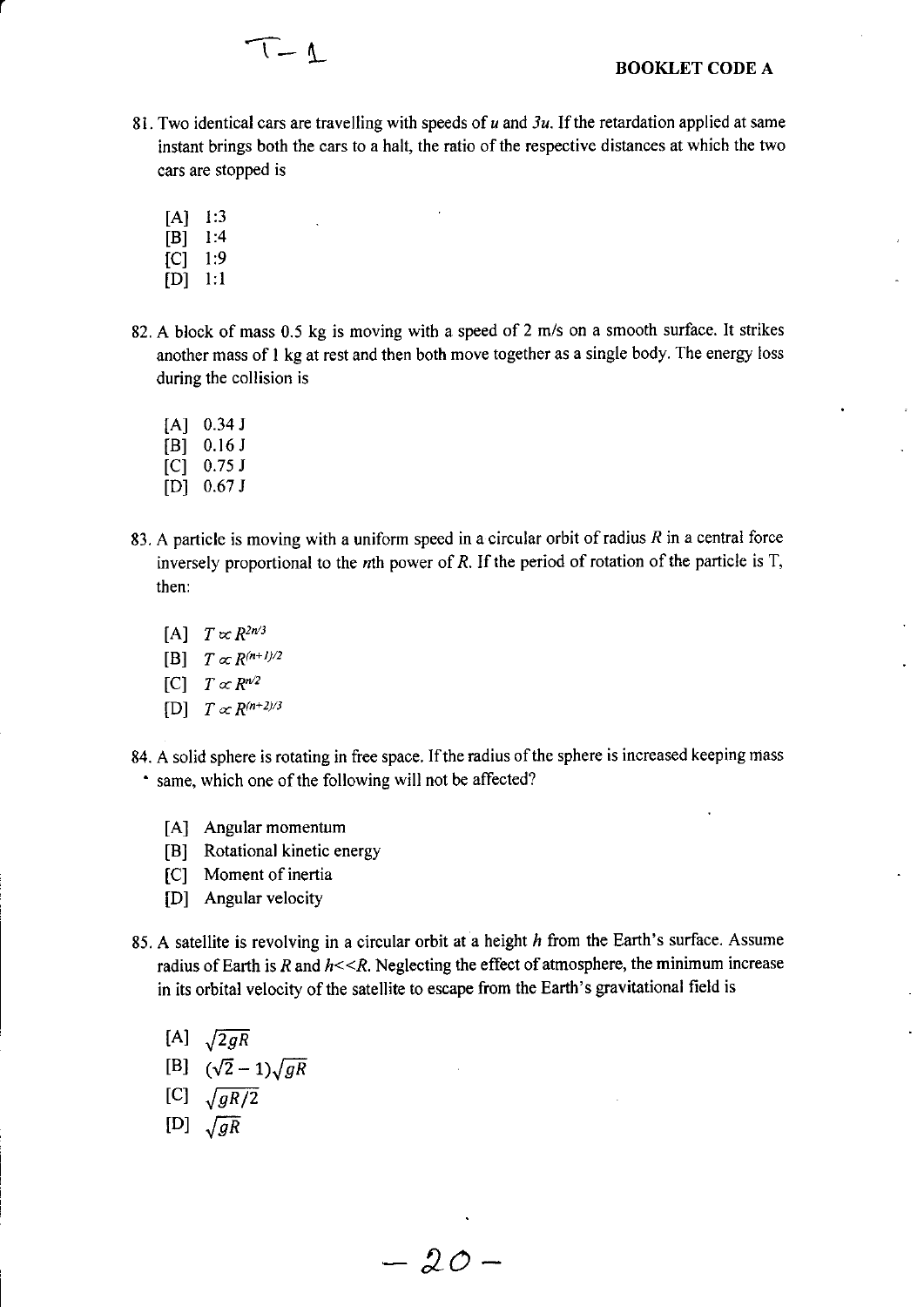- 86. An external pressure p is applied on a cube at  $0^{\circ}$ C so that it is equally compressed from all sides. K is the bulk modulus of the material of the cube and  $\alpha$  is its coefficient of linear expansion. The temperature of the cube needs to be raised by what amount to bring the cube to its original size by heating
	- [A]  $p/\alpha K$

 $T-1$ 

- [B]  $p/3\alpha K$
- [C]  $3\alpha/pK$
- [D]  $\alpha/pK$
- 87. A sonometer wire of length 150 cm is made of steel. The tension in it produces an elastic strain of 1%. If the density and elasticity of steel are  $7.7 \times 10^3$  kg/m<sup>3</sup> and  $2.2 \times 10^{11}$  N/m<sup>2</sup> respectively, what is the fundamental frequency of steel?
	- [A] 770.5 Hz
	- [B] 188.5 Hz
	- $[C]$  178.2 Hz
	- [D] 200.5 Hz
- 88. A copper ball of mass 100 g is at a temperature  $T$ . It is dropped in a copper calorimeter of mass 100 g, filled with 170 g of water at room temperature of  $30^{\circ}$ C. Subsequently, the temperature of the system is found to be 75 $^{\circ}$ C. If specific heat of copper is 0.1 Cal/g $^{\circ}$ C, T is:
	- $[A]$  825 °C
	- $[B]$  785 °C
	- $|C|$  885 $°C$
	- lDl 800 "c
- 89. A spherical shell of radius R is at a temperature T. The blackbody radiation inside it can be considered as an ideal gas of photons with internal energy per unit volume  $u = \frac{v}{v} \propto T^4$ and pressure  $p = \frac{1}{3} \left( \frac{U}{V} \right)$ . If the shell now undergoes an adiabatic expansion, the relation between  $T$  and  $R$  is

 $-21-$ 

- [A]  $T \propto e^{-R}$
- [B]  $T \propto l/R^3$
- $|C|$   $T \propto e^{-3R}$
- [D]  $T \propto I/R$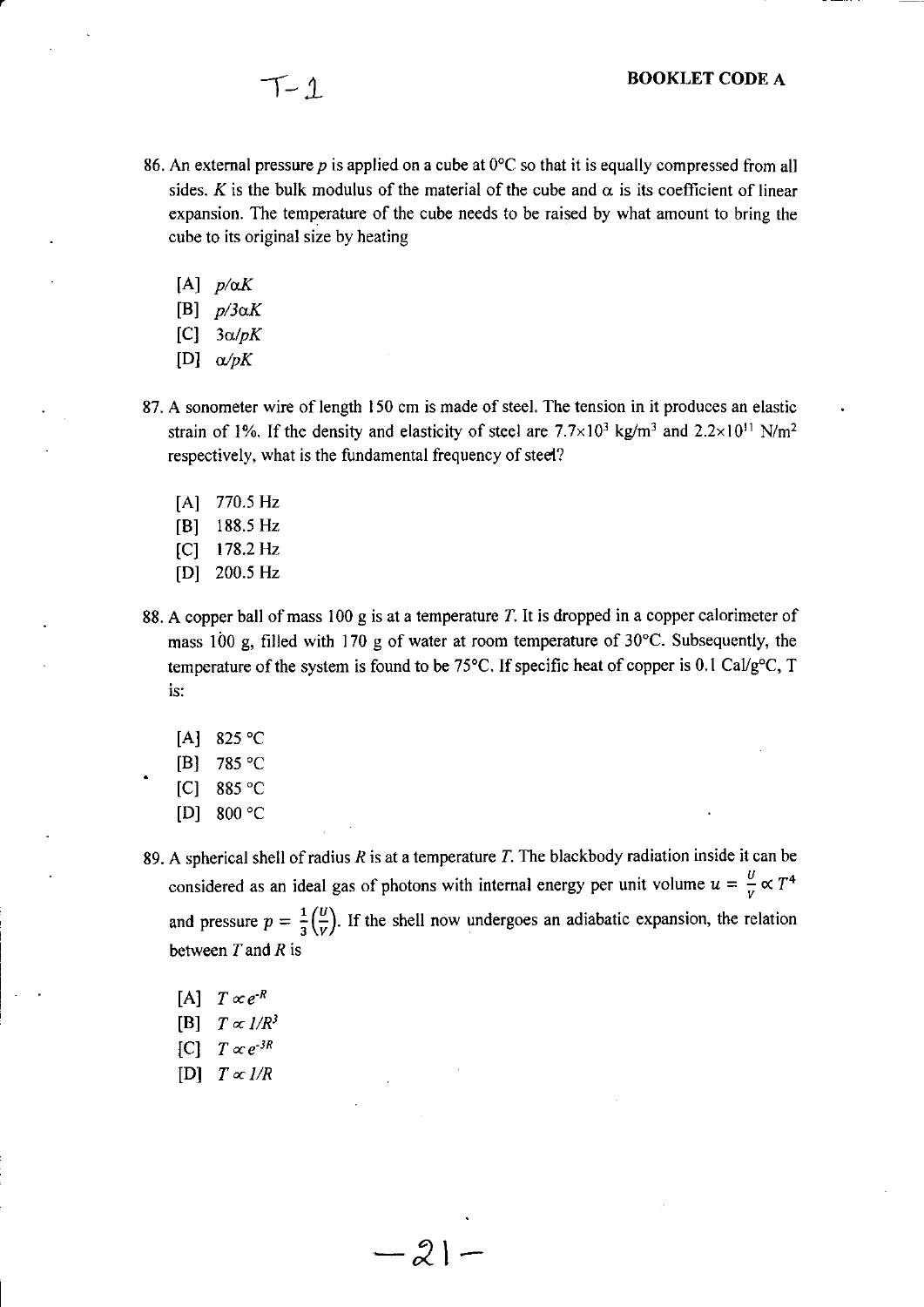- 90. A silver atom in a solid oscillates in simple harmonic motion in some direction with <sup>a</sup> frequency of  $10^{12}$  per second. Given the molecular weight of silver = 108, and Avogadro number =  $6.02 \times 10^{23}$  gmol<sup>-1</sup>, what is the force constant of the bonds connecting one atom with the other?
	- $[A]$  5.5 N/m
	- [B] 7.1N/m
	- [C] 2.2 N/n
	- [D] 6.4 N/m
- 91. Three concentric metal shells A, B and C of respective radii a, b and c with  $a < b < c$  have surface charge densities  $+\sigma$ ,  $-\sigma$  and  $+\sigma$ , respectively. The potential of the shell B is
	- [A]  $\frac{\sigma}{\varepsilon_0} \left[ \frac{a^2-b^2}{a} + c \right]$ [B]  $\frac{\sigma}{\varepsilon_0} \left[ \frac{b^2 - c^2}{b} + a \right]$  $\begin{bmatrix} C \end{bmatrix} \begin{bmatrix} \frac{\sigma}{\mu} \frac{a^2-b^2}{b} + c \end{bmatrix}$ [D]  $\frac{\sigma}{\epsilon_0} \left[ \frac{b^2-c^2}{c} + a \right]$
- 92. Let C be the capacitance of a capacitor discharging through a resistor R. Suppose  $t_1$  is the time taken for the energy stored in the capacitor to reduce to half of its initial value and  $t_2$ is the time taken for the charge to reduce to one-fourth its initial value. Then, the ratio of  $t_1/t_2$  is
	- $[A]$  2
		- $[B]$  1/2
		- $|C|$  1
		- $[D]$  1/4
- 93. Two insulating plates are uniformly charged in such a way that the potential difference between them is  $V_2 - V_1 = 20V$ . The plates are separated by 10 cm and can be treated as infinitely large. If an electron is released from rest on the inner surface of plate 1, with what speed it will hit the plate 2? Consider the charge and rest mass of electron are  $1.6 \times 10^{-19}$  C and  $9.11 \times 10^{-19}$  kg, respectively.
	- $[A]$  7.02 × 10<sup>12</sup> ms<sup>-1</sup>
	- [B]  $1.87 \times 10^6$  ms<sup>-1</sup>
	- $[C]$  2.65  $\times$  10<sup>6</sup> ms<sup>-1</sup>
	- [D]  $3.20 \times 10^{18}$  ms<sup>-1</sup>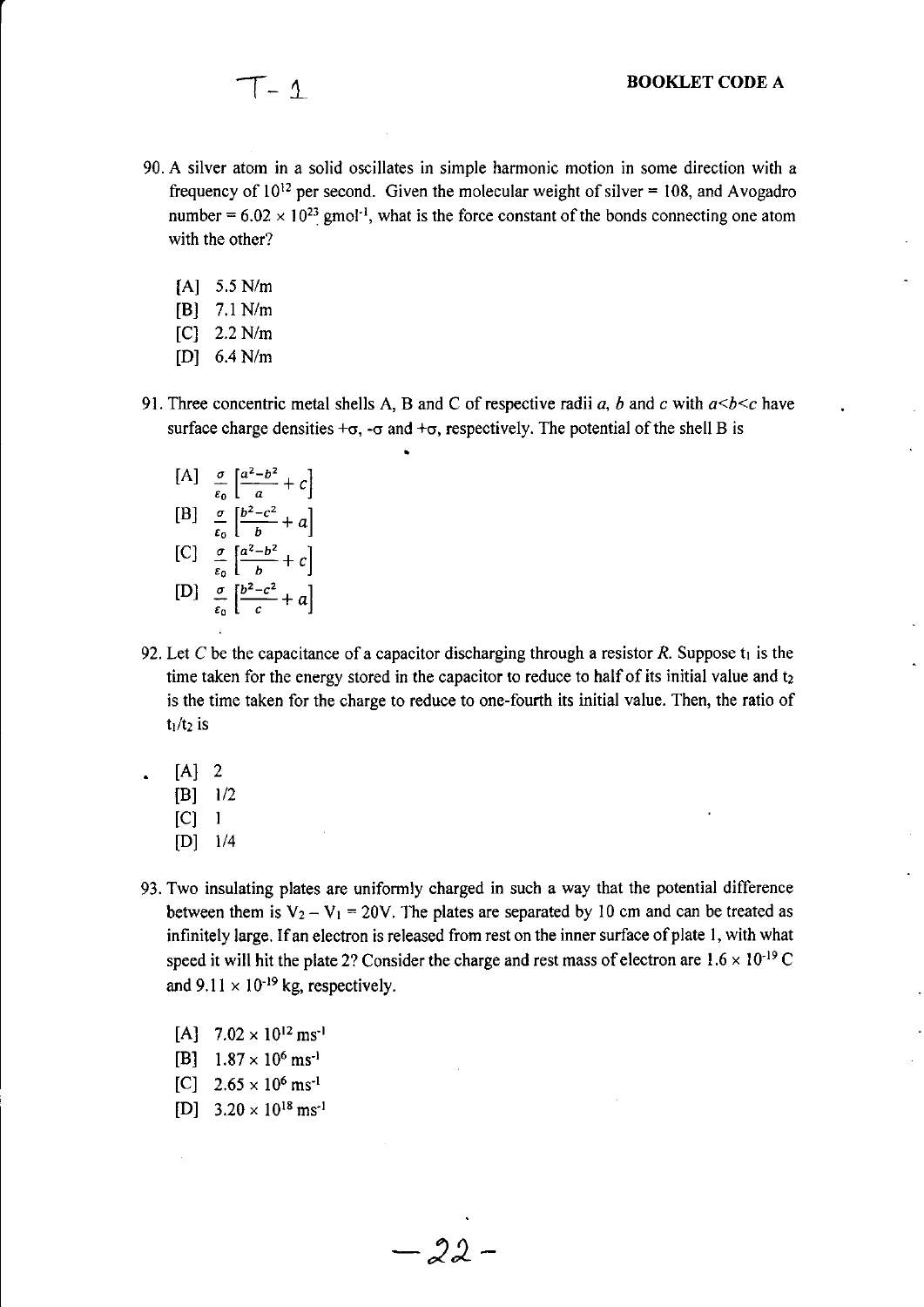- 
- 94. A diverging lens with a focal length 25 cm is placed at a distance of 15 cm from a converging lens of focal length 20 cm. A beam of parallel light falls on the diverging lens. The image formed is
	- [A] virtual and at a distance of 40 cm from converging lens
	- [B] real and at a distance of 40 cm from converging lens
	- [C] real and at a distance of 10 cm from converging lens
	- [D] real and at a distance of 40 cm from diverging lens.
- 95. The resistance of a wire is 5 $\Omega$  at 50°C and 6 $\Omega$  at 100°C. The resistance of the wire at 0°C is
	- $[A]$  2 $\Omega$
	- $[B]$  1Ω
	- $\left[ C\right] 4\Omega$
	- $[D]$  3 $\Omega$
- 96. When monochromatic red light is used instead of blue light in a convex lens, its focal length will
	- [A] remain same
	- [B] decrease
	- [C] not depend on colour of light
	- [D] increase
- 97. An electromagnetic wave of frequency 30 MHz passes from vacuum into a dielectric medium with permittivity  $\varepsilon = 4.50$ . Then
	- [A] wavelength is doubled and the frequency remains unchanged
	- [B] wavelength is doubled and the frequency becomes half
	- [C] wavelength is halved and the frequency remains unchanged
	- [D] wavelength and frequency both remain unchanged
- 98. Unpolarized light intensity I passes through an ideal polarizer A. Another ideal polarizer B is placed behind A. The intensity of the light beyond B is found to be  $1/2$ . Now, another ideal polarizer C is placed between A and B. The intensity beyond B is now found to be  $I/8$ . The angle between polarizer  $\Lambda$  and  $C$  is

 $-23-$ 

- [A]  $45^\circ$  $[B]$  30 $^{\circ}$
- $ICl0<sup>o</sup>$
- $[D]$  60 $^{\circ}$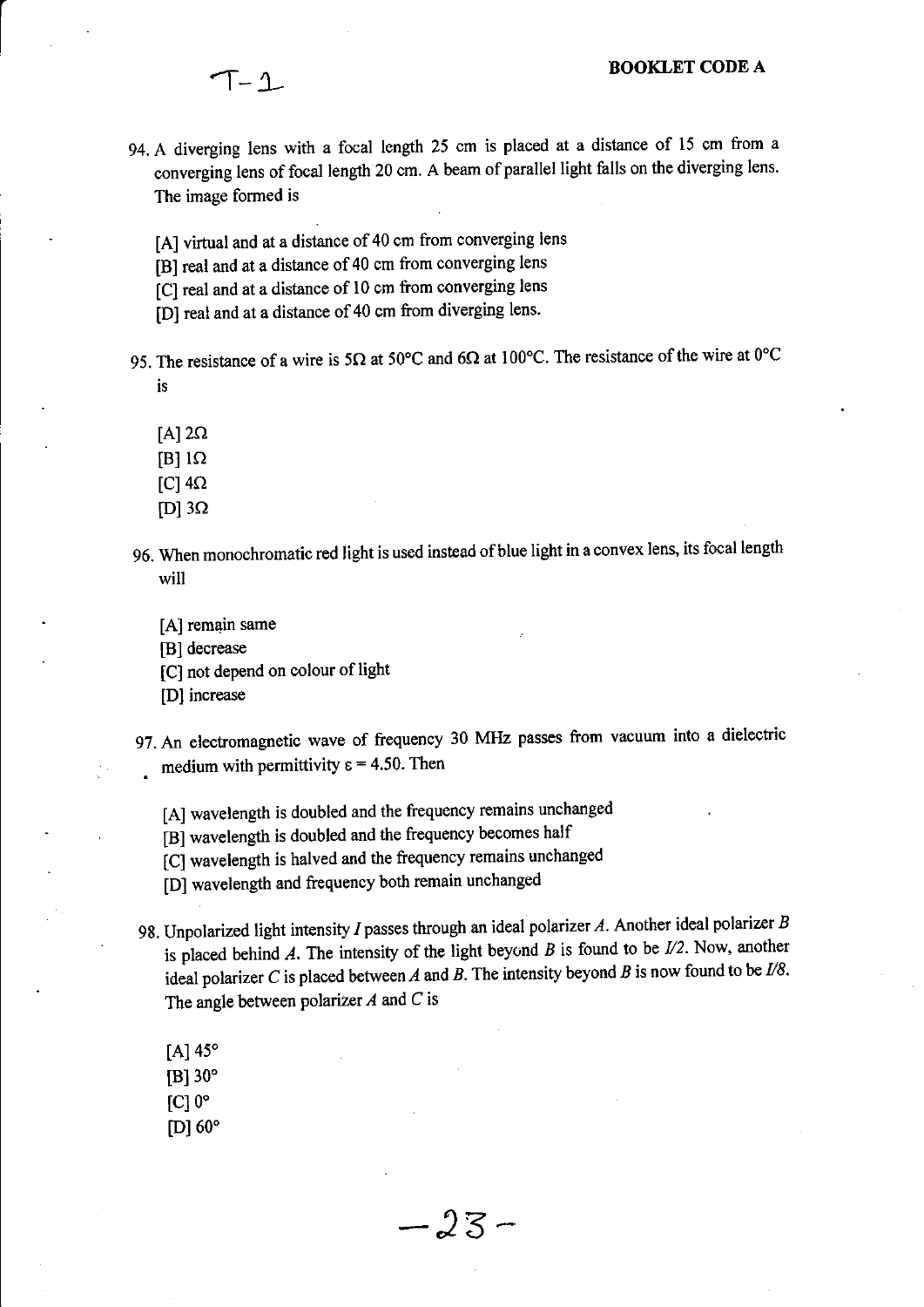99. An electron, a proton and an alpha particle having the same kinetic energy are moving in circular orbits of radii  $\text{R}_{e}$ ,  $\text{R}_{p}$ ,  $\text{R}_{\alpha}$  respectively, in a uniform magnetic field B. The relation between  $R_e$ ,  $R_p$ ,  $R_\alpha$  is

[A]  $R_e > R_p = R_\alpha$ [B]  $R_e < R_p < R_\alpha$ [C]  $R_e < R_p = R_\alpha$ [D]  $R_{\alpha} < R_{p} < R_{e}$ 

- 100. Two batteries with emf 12 v and 13 V are oonnected in parallel across a load resistor of 10 $\Omega$ . The internal resistances of the two batteries are 1 $\Omega$  and 2 $\Omega$ , respectively. The voltage across the load lies between
	- [A] 11.6 V and 11.7 V [B] 11.5 V and 11.6 V
	- [C] 11.7 V and 11.8 V
	- [D]  $11.4$  V and 11.5 V

\*2L-